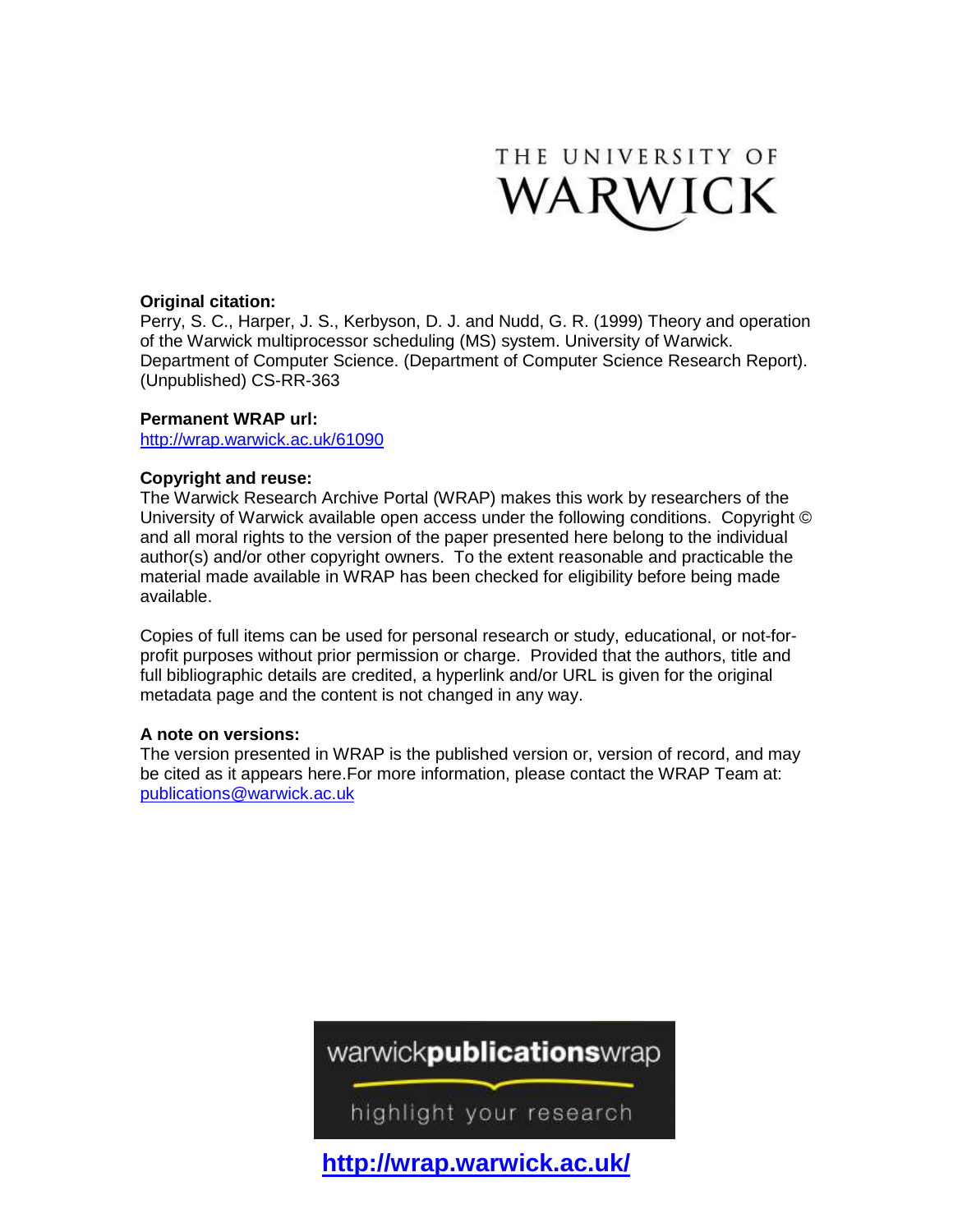# Theory and Operation of the Warwi
k essor System System System (MS) System (MS) System

S. C. Perry and J. S. Harper and D. J. Kerbyson and G. R. Nudd

High Performan
e Systems Group Department of Computer Science University of Warwi
k Coventry, UK

### **Abstract**

This paper is concerned with the application of *performance prediction* techniques to the optimisation of parallel systems, and, in particular, the use of these techniques on-the-fly for optimising performance at run-time. In contrast to other performance tools, performan
e predi
tion results are made available very rapidly, whi
h allows their use in real-time environments. When applied to program optimisation, this allows consideration of run-time variables such as input data and resource availability that are not, in general, available during the traditional (ahead-of-time) performan
e tuning stage.

The main contribution of this work is the application of predictive performance data to the scheduling of a number of parallel tasks across a large heterogeneous distributed omputing system. This is a
hieved through use of just-in-time performan
e predi
tion oupled with iterative heuristi algorithms for optimisation of the meta-s
hedule.

The paper describes the main theoretical considerations for development of such a scheduling system, and then describes a prototype implementation, the MS scheduling system, together with some results obtained from this system when operated over a medium-sized (
ampus-wide) distributed omputing network.

#### $\mathbf{1}$ Introduction

The principle motivation for the use of any parallel system is the increased performan
e that an be a
hieved by distributing workload among a number of separate nodes. With omputational systems, the produ
tion of a parallel application requires considerable extra work compared to the equivalent sequential program, and it is learly very important to maximise the performance reward for this additional effort. Consequently, development of parallel

Draft version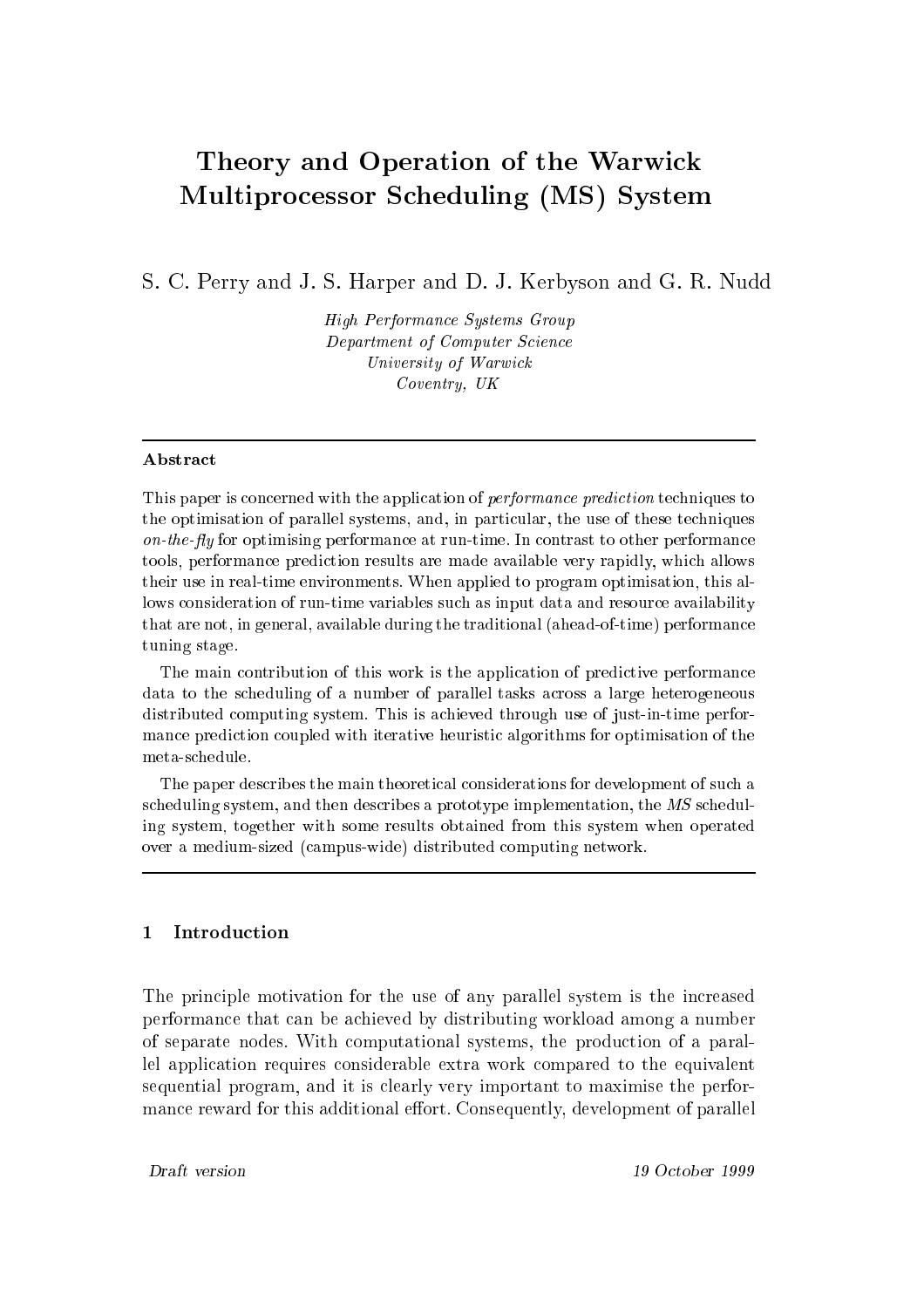applications has traditionally concentrated on finding the 'best' parallel algorithm for an identified target architecture, and subsequent tuning using performan
e tools su
h as appli
ation measurement/tra
ing. These tools are generally used before the appli
ation is run in earnest, and the `optimisation' is necessarily specific to the particular target architecture.

However, the efficiency with which an application runs on a parallel machine also depends on other factors not foreseeable when the code was originally optimised. For example, it is possible to optimise cache re-use on a datadependent basis $[1,2]$ , and the choice of algorithm can be made dependent on the input application parameters at run-time  $[3,4]$ . Furthermore, heterogeneous data ne
essitates load balan
ing within the appli
ation, and, at the system level, heterogeneous omputing resour
es must also be s
heduled and dynami
ally load balan
ed. These issues be
ome even more hallenging when one onsiders the trend towards large distributed omputing systems, often built from a range of ommodity omponents, whi
h provide a heterogeneous and onstantly hanging set of omputing resour
es.

Optimisation te
hniques used when a program is about to be exe
uted (hereafter alled dynami performan
e optimisation methods) an be onveniently divided into two ategories:

- Single-program issues are on
erned with the optimisation of a single appli ation running on a parallel system. For example, the size and organisation of local memory and the efficiency of the network and message passing interface are 'hardware factors' influencing performance at this level. The mapping of data and subtasks contained within the parallel application to the underlying network architecture is the main 'software factor' influencing performance; this is itself dependent upon the number of processing nodes whi
h have been allo
ated, and their relative network topology. The hoi
e of algorithms and data-partitioning strategies is onsequently very rich at this stage, and dynamic performance optimisation is concerned with sele
tion of these parameters on a system- and data-dependent basis.
- erned with optimising issues are one of the performance of  $\mu$  issues and  $\mu$  the performance of the parallel system as a whole. In particular, the problems of quantitative partitioning (i.e. the number of pro
essing nodes assigned to ea
h task) and qualitative partitioning (i.e. the particular subset of nodes and, for a heterogeneous system, their asso
iated omputing power and ommuni
ation costs) are compromises between minimising the execution time of any particular task and maximising the overall efficiency of the parallel system. The sear
h spa
e for this multiple parameter optimisation problem is extremely large, and is not fully defined until run-time.

In contrast to the dynamic optimisation techniques cited above  $[1-4]$ , this paper will concentrate on the second category, and, in particular, the problem of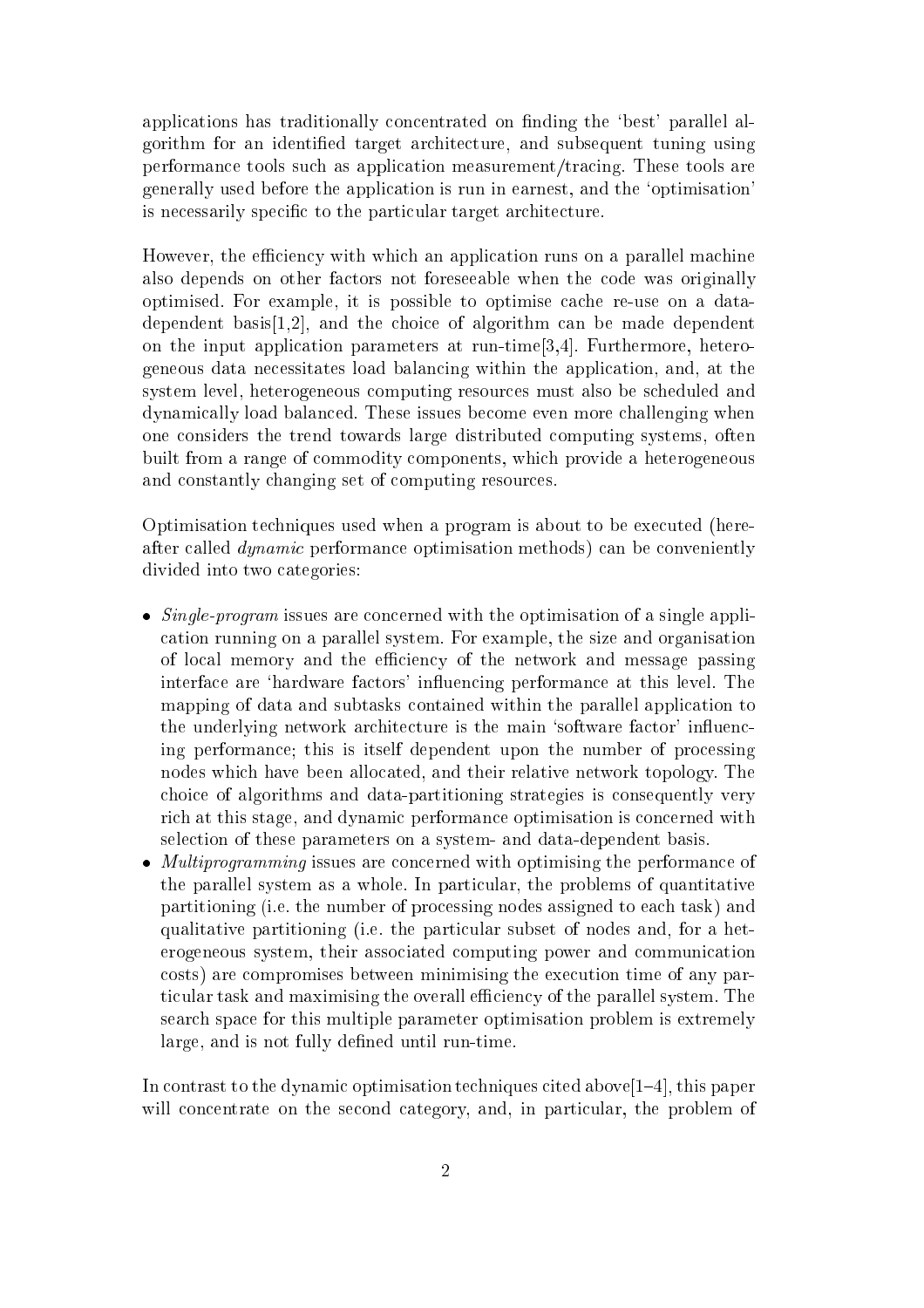dynami
ally optimising the s
hedule of a large number of parallel tasks, to be run on a heterogeneous omputing network.

Theoreti
al onsiderations appli
able to this problem will now be outlined.

#### 1.1 Intra
tability

Consider for the moment the simpler case of a homogeneous computer system, consisting of a number of identical processing nodes for which communication osts are similar between all nodes, then the above problem an be stated formally as follows.

**Problem 1** A schedule for a set of parallel tasks  $\{T_0, T_1, \ldots, T_{n-1}\}$  which are to be run on a network of identical processing nodes  $\{P_0, P_1, \ldots, P_{m-1}\}\$  is defined by the allocation to each task  $T_j$  a set of nodes  $\beta_j \in \{P_0, \ldots, P_{m-1}\}\$ and a start time  $\tau_j$  at which the allocated nodes all begin to execute the task in unison. Because the processing nodes are identical, the execution time for each task is simply a function,  $t_x()_i$ , of the number of nodes allocated to it, and it is presumed that this function is known in advance. The system uses Run-To-Completion (RTC) s
heduling, hen
e the tasks are not permitted to  $overlap.$  The makespan, w, for a particular schedule is defined as:

$$
w = \max_{0 \le j \le n-1} \{ \tau_j + t_x(||\beta_j||)_j \}, \qquad (1)
$$

which is the latest completion time of any task. The goal is to minimise this function with respect to the schedule.

Problem 1 is called the Multiprocessor Scheduling (MS) problem.

The intractability of MS has been studied  $[5]$ , and it is found that although pseudo-polynomial time algorithms exist for the cases of  $m = 2$  and  $m = 3$ , MS is NP-hard for the general case  $m > 4$ . Approximate algorithms have been proposed o.1; these have a worst case bound of  $w \le zw$ , where  $w^+$  is the makespan of the optimal s
hedule. Although these algorithms are a useful fall-back, for high performance systems a factor of two is unacceptable in most ases, and one would hope to a
hieve mu
h higher levels of optimisation.

In order to find (near) optimal solutions to this combinatorial optimisation problem, the approach taken in this work is to find good schedules through use of iterative heuristi methods. Two heuristi te
hniques have been studied: Simulated Annealing  $(SA)[8,9]$  and a Genetic Algorithm  $(GA)[10,11]$ . These methods proceed through use of a 'fitness function' which assigns a quality value to any parti
ular solution (in this ase orresponding to a s
hedule for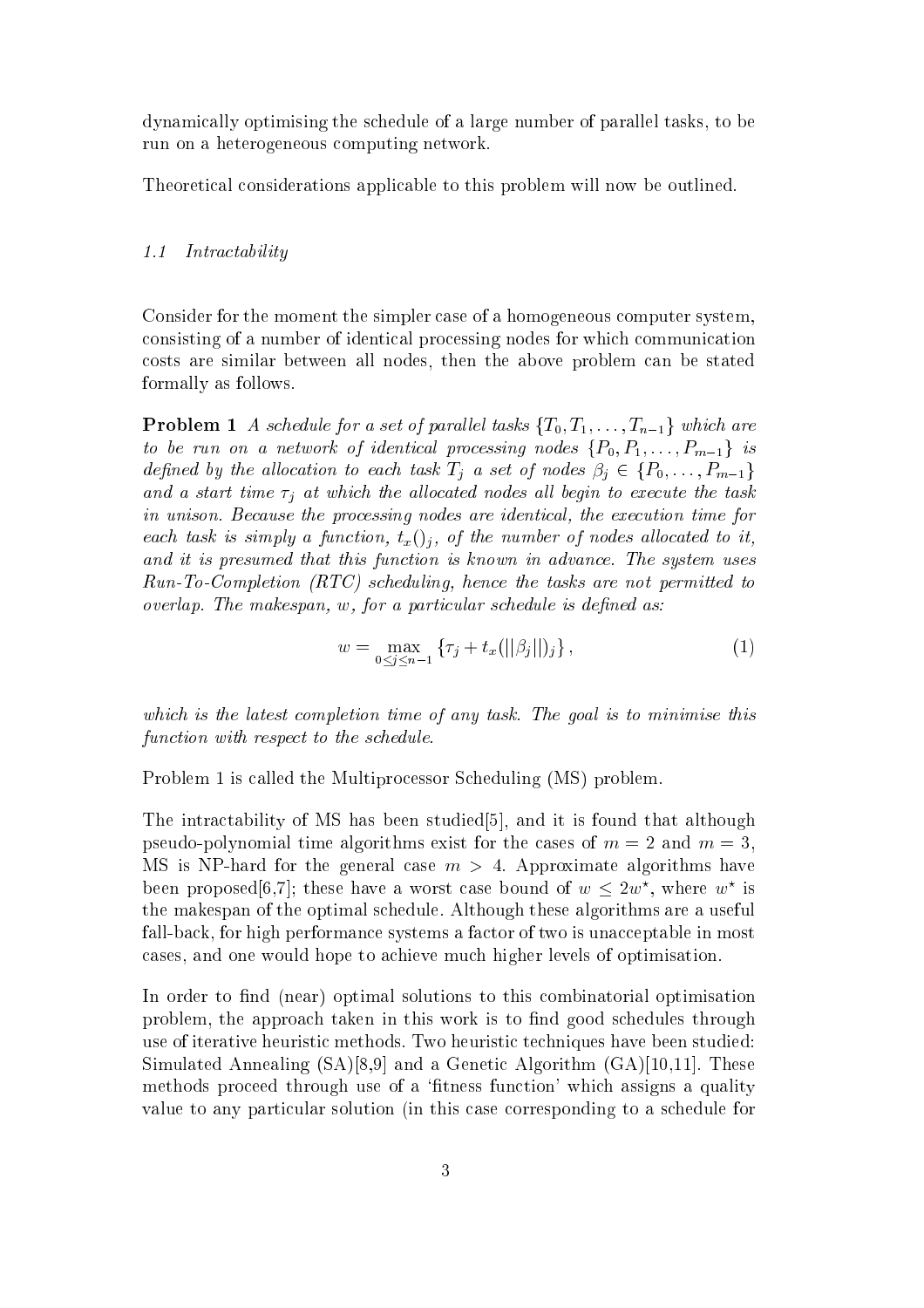the task set). The algorithms are on
erned only with the maximisation of this value. Details of these methods' implementation are given in section 2.

### 1.2 Heterogeneous ombinatorial onsiderations

As mentioned above, the function  $t<sub>x</sub>$ (), which provides a program's execution time for a given allocation of processing nodes,  $\beta$  (hereafter referred to as a *performance scenario*), is assumed to be known in advance. For an otherwise unloaded homogeneous parallel system, where the execution times are not data-dependent, profile data could conceivably be used for this purpose (although for large one-shot appli
ations this would somewhat defeat the object of the optimisation). The nodes are identical, so, for example, with a 60 node system there exists exactly 60 different performance scenarios per task (although if the optimum speedup occurs at a lower number of nodes then the later s
enarios will not be used).

However, for the more realistic case of a heterogeneous system, combinatorial explosion generally pre
ludes prior knowledge of the exe
ution time. In the extreme case, the number of performance scenarios for  $m$  entirely *different* processing nodes is  $\sum_{k=1}^{m} k!$ , which for  $m = 60$  is of the order  $10^{81}$ . Clearly, for any non-trivial heterogeneous system it will not be possible to obtain the function  $t_x()$  in advance of the scheduling stage. To overcome this difficulty, we propose to use data from a *performance prediction* system, calculated in real time as the scheduling program requires it. This just-in-time approach effectively provides  $t_x(\beta)$  for the heuristic methods for heterogeneous systems. The implementation is described further in section 5.2.

#### 1.3 Performan
e predi
tion

This work will concentrate entirely on performance prediction as the method of providing  $t_x(\beta)$ , either in advance for homogeneous situations or in real time for heterogeneous systems. Performance prediction is the technique of estimating values for various aspects of how an application program will execute on a computer system, given certain well-defined descriptions of both program and system. The performan
e predi
tion toolset used here, PACE, operates by hara
terising the appli
ation in terms of its prin
iple operations (representing omputation osts) and its parallelisation strategy (whi
h di
 tates the ommuni
ation pattern). These are then ombined with models of the system environment to produce a prediction for the execution time. The key to this strategy is that the separation of program and system models allows predi
tions for heterogeneous omputing environments.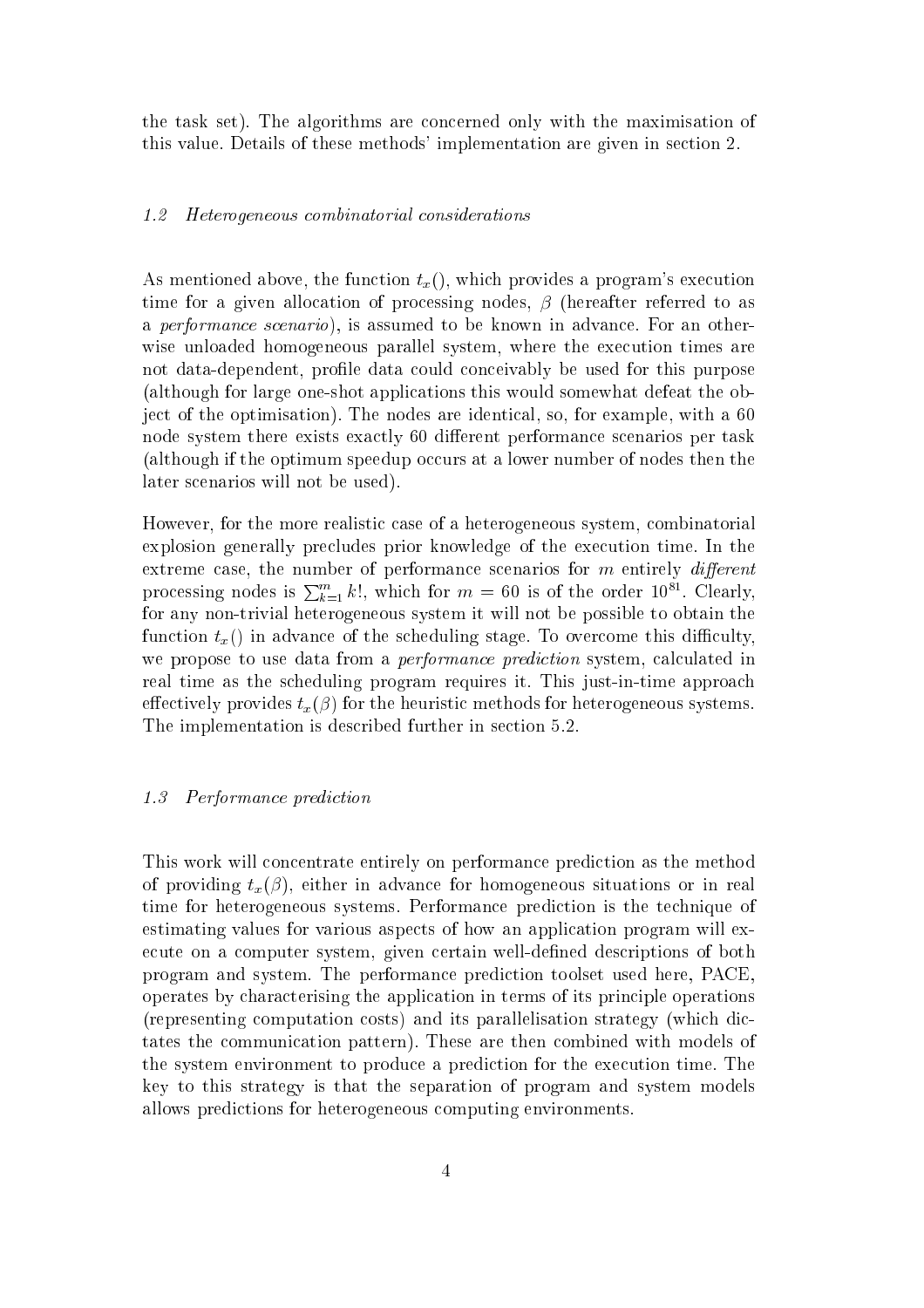Predictions are made in a fraction of a second, and for applications whose internal structures have a low level of data-dependence is generally accurate to within 10 % of the measured time. However, it is important to note that for run-time optimisation purposes the accuracy of the prediction is not an overriding concern; any information from detailed trace data down to a basic measure of program complexity is always useful  $-$  it is better than no information at all. A omplete des
ription of the PACE system an be found in  $[12]$ .

### 2 Solution of MS using Heuristi Methods

A number of standard texts des
ribe the operation of the SA and GA te
hniques; the following se
tions detail only issues relating to solution of the MS problem using these methods.

#### $2.1$ Codina scheme and fitness function

Both techniques require a coding scheme which can represent all legitimate solutions to the optimisation problem. For both algorithms, any possible solution is uniquely represented by a particular string,  $S_i$ , and strings are manipulated in various ways until the algorithm onverges upon an optimal solution. In order for this manipulation to pro
eed in the orre
t dire
tion, a method of prescribing a quality value (or *fitness*) to each solution string is also required. The algorithm for providing this value is called the fitness function  $f_v(S_i)$ .

The fitness values of solutions to the MS problem are readily obtained  $-$  the solutions whi
h represent the s
hedule with the least makespan are the most desirable, and vice-versa. The processing node set for each task, and the order in whi
h the tasks are exe
uted, are en
oded in ea
h solution string, and the execution times for each task (given the set of nodes allocated) are obtained from the prediction system. It is therefore straightforward to calculate the makespan of the schedule represented by any solution string  $S_i$ . This number may be converted from a cost function  $(f_c)$  to a value function  $(f_n)$  by multiplying all the makespans by -1 and normalising on the interval  $0 \le f_v(S_i) \le 1$ .

The coding scheme we have developed for this problem consists of 2 parts:

- An ordering part, whi
h spe
ies the order in whi
h the tasks are to be executed. This part of the string is q-ary coded where  $q = n$ .
- ation party part, which is particle that the allowed the allowed the specific the state of task. This part of the string is binary oded, onsisting of <sup>n</sup> - <sup>m</sup> bits spe
-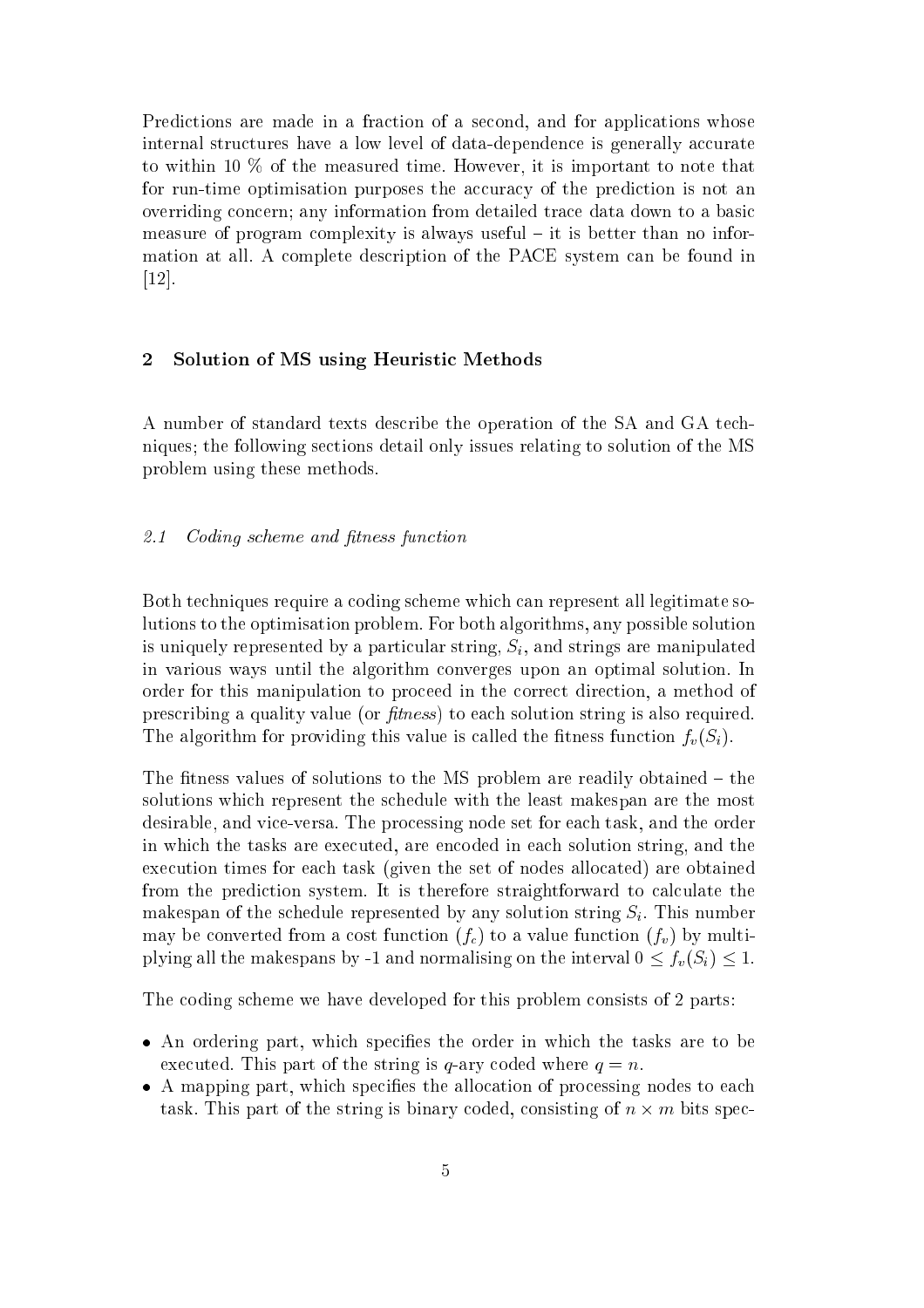

Fig. 1. An example solution string (LHS) and Gantt hart representing its s
hedule (RHS). The two parts of the solution string are shown separately, with the ordering part above and the mapping part below. Note that the exe
ution times of the various tasks are a fun
tion of the pro
essing node set allo
ated and are provided by the performance prediction system. This data is associated with the task object and is never used directly by the optimisation algorithm, but only through the fitness function  $f_v$ .

ifying whether or not a particular node is assigned to a particular task.

The ordering of the task-allocation sections in the mapping part of the string is ommensurate with the task order. A short example of this type of solution string and its asso
iated s
hedule are shown in Fig. 1. The ordering part of this string is always guaranteed to be legitimate by the various manipulation functions used in the heuristic algorithms. However the same is not true of the mapping part, and if the fitness function encounters a string with a task that has no pro
essing nodes allo
ated it will randomly assign one. Further manipulation may be required when using the system in a heterogeneous environment, as des
ribed in se
tion 4.

From Fig. 1 it is lear that the task of parallel s
hedule optimisation is a 'packing problem' where the goal is to fit the programs together as tightly as possible. Examples of a simple s
hedule before and after appli
ation of a heuristic algorithm are shown in Fig. 2.

# 2.2 Geneti algorithm-based optimisation

A GA-based optimisation program, using the oding s
heme des
ribed above, was developed for testing with simulated (homogeneous) performan
e data and the MS problem fitness function. The code was based upon the ideas developed in [11], using a population size of 60 and stochastic remainder selection. Specialised crossover and mutation functions were developed for use with the two-part coding scheme. The crossover function first splices the two ordering strings at a random location, and then re-orders the offspring to produce legitimate solutions. The mapping parts are crossed over by first reordering them to be onsistent with the new task order, and then performing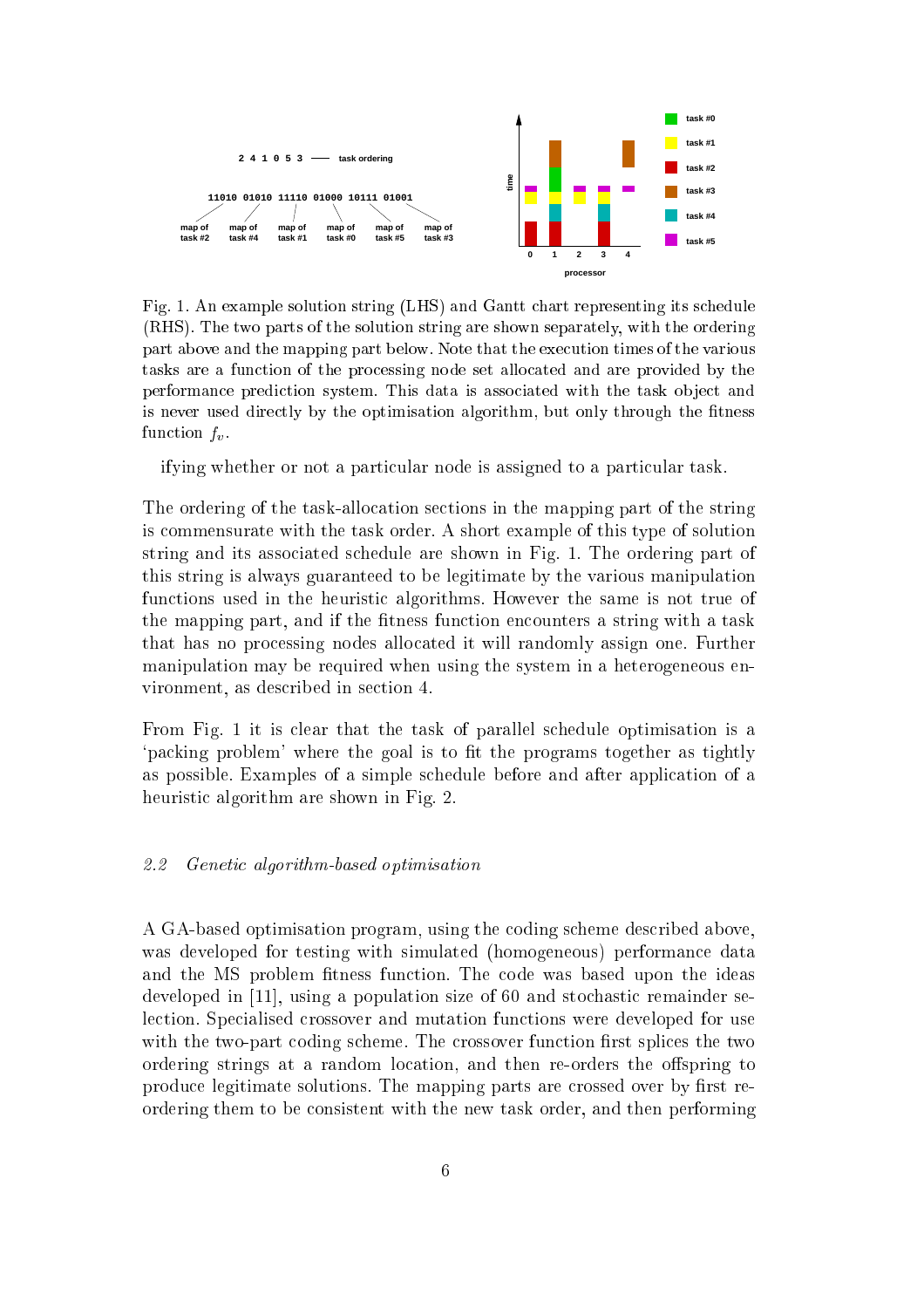

Fig. 2. Example s
hedules for 15 programs running on 10 pro
essors, both before optimisation (left panel) and after 500 iterations of the optimising (GA) algorithm (right panel). The different shaded rectangles represent the programs indexed on the left.

a single-point (binary) rossover. The motivation for the re-ordering is to preserve the node mapping associated with a particular task from one generation to the next. The mutation stage is also two-part, with a swit
hing operator randomly applied to the ordering parts, and a random bit-flip applied to the mapping parts.

### 2.3 Simulated annealing-based optimisation

The SA-based optimisation program used the same coding scheme and fitness function described above, and was a modification of the travelling code given in Numerical Recipes<sup>[13]</sup>, chap. 7. The program again uses a two-part rearrangement function, with path transport or reversal (performed according to an annealing schedule derived from the metropolis algorithm) occurring separately for the ordering and mapping parts, and the mapping part reordered in between.

#### 3 Performance of the heuristics

In order to conveniently test the performance of the algorithms with different problem sizes, tasks were simulated from a simple homogeneous parallel omputation model, viz,

$$
t_x(i) = \frac{C_{cpu}}{i} + C_{com} \times i, \qquad i = 1, \dots, m.
$$
 (2)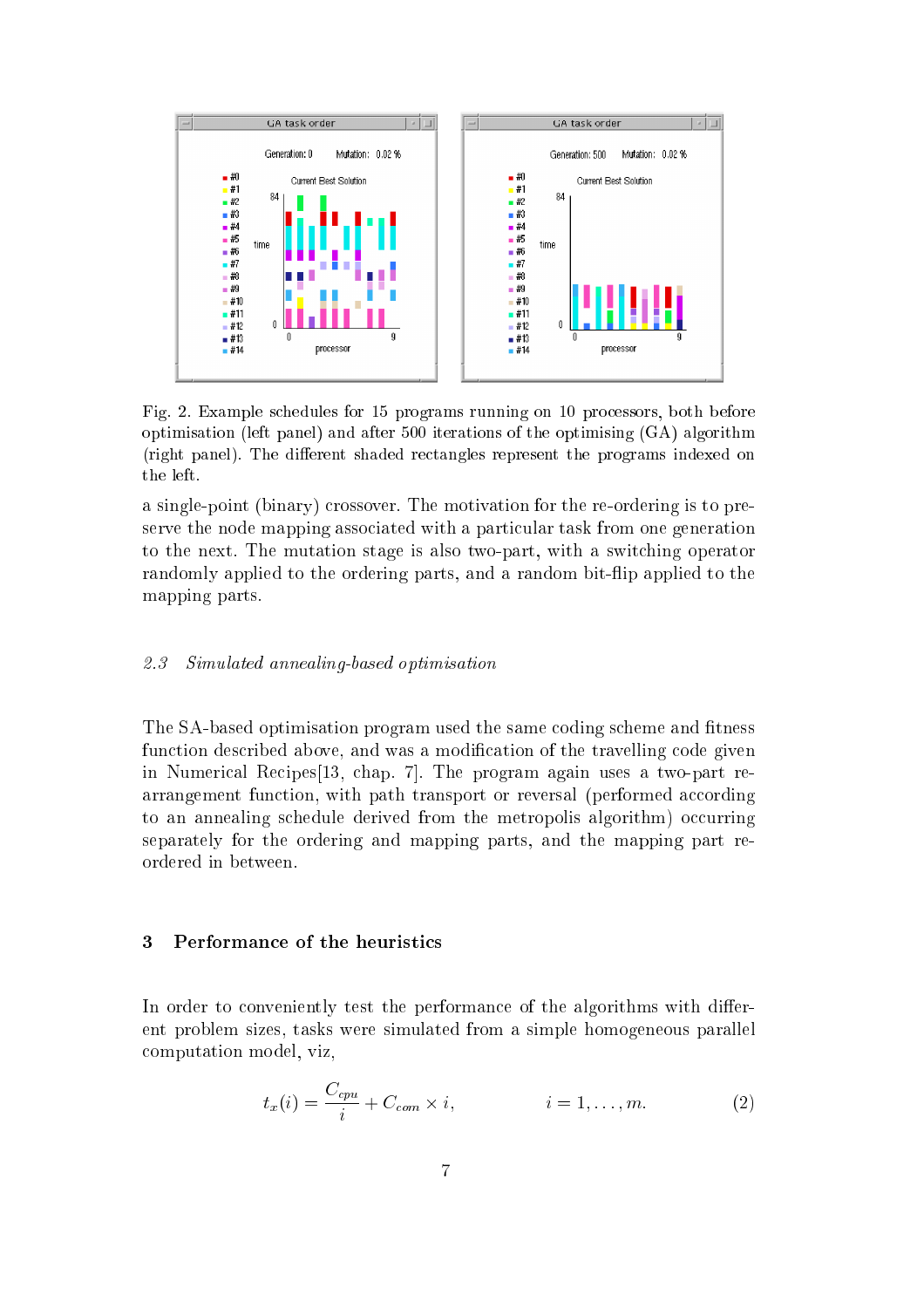

Fig. 3. Comparison of the (cumulative) best schedules found by the different heuristi approa
hes for a set of 20 simulated tasks running on a 16 node system. The lines are the average of 100 runs of each search method; the error bars show the width of 1 standard deviation from the mean at convergence.

Hence from the derivative of Eq. 2 it was straightforward to create task sets with specified distributions of sizes and optimum processing node numbers.

Examples of the convergence times for a simple scheduling problem are presented in Fig. 3. The figure shows the relative performance of the heuristic algorithms and a random sear
h algorithm (using peak speedup node allo cations for each task). The intractability of the MS problem precludes comparison of the results with an optimal s
hedule, but we assume the results at convergence to be near-optimal. As expected, the heuristic methods offer an appre
iable improvement over the random sear
h (whi
h demonstrates the vastness of the sear
h spa
e even for a relatively simple problem). Although the solution quality for the two heuristi algorithms is omparable at onvergen
e, in general GA provides higher-quality solutions at shorter times than SA. The reason for this is believed to be that the operation of SA is based upon patient movement towards a minimum following an annealing s
hedule, and does not lend itself to early termination. Conversely, GA is based upon the evolution of a set (population) of solution strings, which not only finds minima more quickly, but also adapts easily to changes in the problem (e.g. the addition or ompletion of a task, or a hange in the available hardware resour
es), be
ause any urrent solution set will serve as good quality starting points in a slightly changed situation. Hence hence for realistic, real-time scheduling environments, where the pool of tasks and omputing resour
es is onstantly hanging, the ratio of the onvergen
e times for GA vs. SA (shown in Fig. 3) is greatly exaggerated, with SA having to omplete its annealing s
hedule for each new situation, whereas GA can quickly evolve from the previous solution,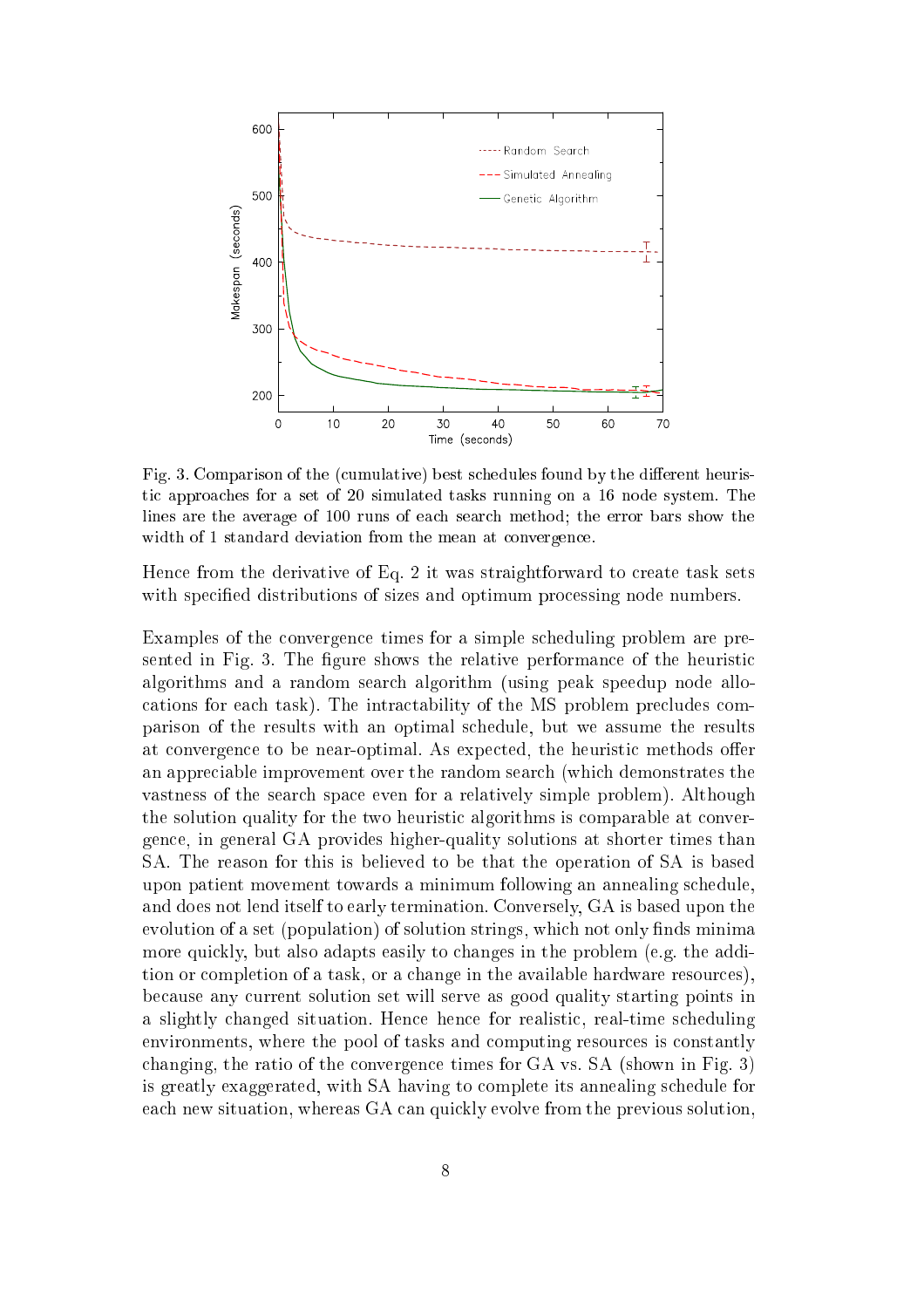and hence start much further along the convergence curve.

#### 3.1 Real-time extension of the MS problem

The simulations des
ribed above were on
erned with the solution of the MS problem as defined in Prob. 1, with all the tasks and their associated performance data known in advance. Consider now a slightly more realistic case, where new tasks may be added to the queue after the first tasks have started. Hence the MS problem becomes dynamic; tasks are added and removed (when they are omplete) from the s
heduling problem in real time. As mentioned earlier, the evolutionary basis of GA is particularly well suited to this situation, and this was the only heuristi used for the following simulations.

The simulations work by first allowing a "warm-up" period for the GA with a set of tasks, and then removing the tasks whi
h have been s
heduled for execution (i.e. the ones at the beginning of the Gantt chart). This tends to leave a jagged 'base' which forms the basis of the next packing problem. When a task ompletes, the algorithm is stopped and interrogated for its best solution, and any tasks at the bottom of the schedule begin execution. Tasks are ontinuously added so as to keep the number of pre-s
heduled tasks onstant.

For the case where the queue initially contains all the tasks to be executed. minimisation of the makespan provides the most efficient schedule. However, for the real time case now considered, one should also take into account the nature of the idle time in the s
hedule. Idle time at the bottom of the s
hedule is parti
ularly undesirable, be
ause this is the pro
essing time whi
h will be wasted first, and is least likely to be recovered by further iteration of the GA or when more tasks are added. For this reason we propose and use a modied ost fun
tion:

$$
f_c = w \times \left\{ 1 + \sum_{\text{nodes}} \delta \left[ t_j^{\text{idle}}(0) \right] \right\} \tag{3}
$$

where  $t_i^{\text{max}}(t)$  is the amount of idle time on node j starting at time  $t$ , with time beginning at zero. Within this regime solutions with idle time at the beginning of the s
hedule on any of the pro
essors are penalised with a higher ost fun
tion, in proportion to the overall makespan. Equation 3 will be referred to as the Extended MS (XMS) cost function.

Shown in table 1 are the task exe
ution rates for the standard and extended ost fun
tions used with the GA, ompared with the results from a simpler first-come-first-served (FIFO) scheduler. GA-XMS gives a 20 % improvement in the task execution rate over GA-MS (using the normal MS quality func-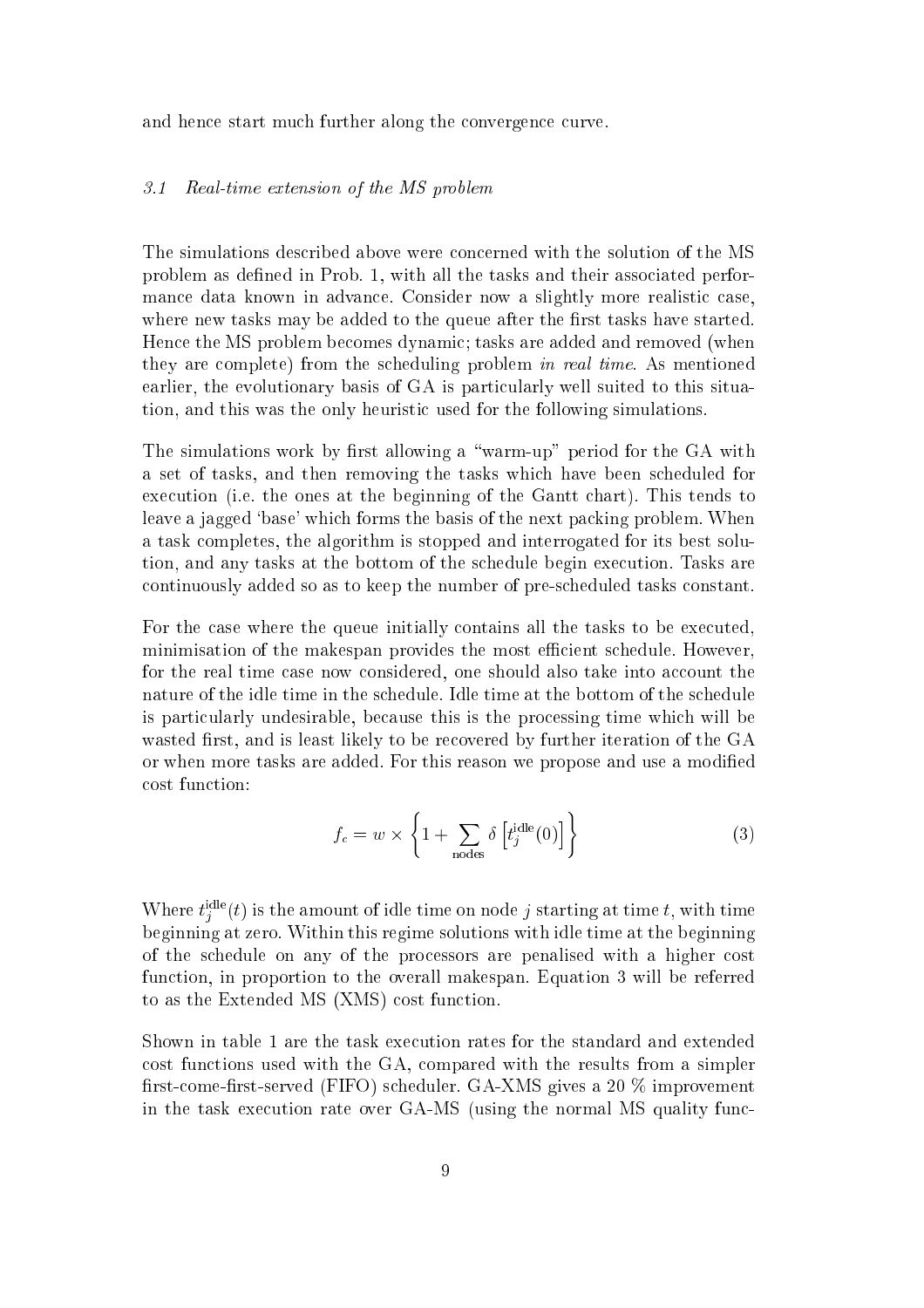| $<\tau_i>$  | 16  | 32  | 64  |
|-------------|-----|-----|-----|
| <b>FIFO</b> | 242 | 110 | 58  |
| GA MS       | 821 | 357 | 182 |
| GA-XMS      | 963 | 428 | 222 |

Kates of execution (hr) tor simulated tasks of average size  $\tau_i$ . The row marked "FIFO" shows results for a 'first-come-first-served' schedule. The rows prefixed "GA" show results for GA optimised schedules with different quality functions, as des
ribed in the text.

tion, i.e. makespan alone). However, separate simulations have shown that the makespan is generally 10  $\%$  worse for GA-XMS at convergence. This discrepancy demonstrates the penalty incurred for lack of knowledge of the entire task queue before s
heduling begins.

In either case, the heuristic algorithms give an increase in the execution rate of 3-4 times over the standard queueing method  $-$  this is a direct result of knowledge of the execution time function,  $t_x(\beta)$ , provided by performance prediction.

# 4 An Implementation: The MS S
heduling System

The ideas presented in the previous se
tions have been developed into a working system for s
heduling sequential and parallel tasks over a heterogeneous distributed omputing network. The goal of this proje
t, alled the MS s
heduling system, is to investigate and demonstrate the role of performan
e predi
tion in the optimisation of large distributed systems. We hope that this work is omplementary to the many other distributed omputing projects in operation at the moment  $[14,15]$ . Our prototype system addresses the issues of intractability, heterogeneous systems, dynamic and evolving computing resour
es, and performan
e predi
tion. We do not attempt to dupli
ate or re-invent previous or ongoing work, hen
e our prototype system does not address issues su
h as se
urity, network operating systems, resour
e dis
overy/identification etc. The state-of-the-art in these and other areas are covered in  $[15]$ .

An overview of the design and implementation of the MS system is given below.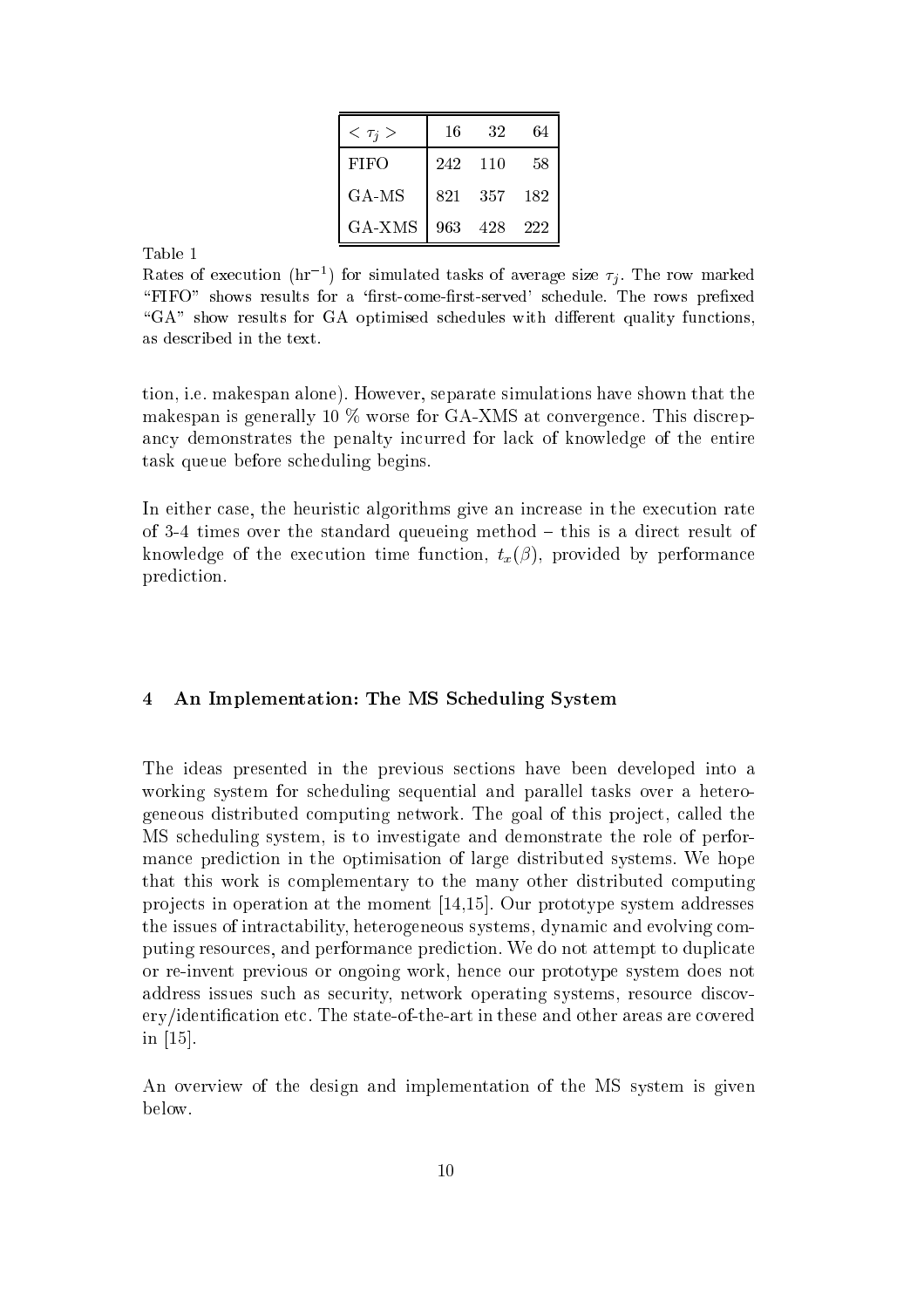### 4.1 System organisation

The MS s
heduling system has at its heart a GA s
heduling program to provide good-quality solutions to the s
heduling problem in real time, as des
ribed above. However, a number of other programs (daemons) and design features are ne
essary in order to produ
e a working system.

The main goal of the implementation was to make the 'state' of the system both visible and trans
endent. To this end, MS makes extensive use of the filesystem (which should facilitate its extension to larger distributed computing environments su
h as GLOBUS), and a olle
tion of various dire
tories and database files represent its complete state at any particular instant in time.

The most important type of file is a job-file. After a job thas been submitted, it undergoes a series of state changes, with each state representing a particular stage in its lifetime. In reality, this corresponds to a job-file (a database which uniquely represents the job, and ontains various job parameters and other information) being moved through a directory hierarchy. At most changes of state, additional information is added to the job-file. This hierarchy is shown s
hemati
ally on the LHS of Fig. 4.

Other important les are the hosts and host-stats databases, whi
h provide MS with real-time information on the state of the available computing resources. These databases will be described further in section 5.1.5. The various job states (dire
tories) will now be des
ribed individually.

- Submitted. This is the entry point to the s
heduling system, where the user presents jobs to be executed. At this point the job-file contains the basi information required to run the job, in
luding the lo
ation of the exe
utable(s), the input data, and various information pertaining to the performan
e data or model.
- Queued. When the job-le is moved into this dire
tory it is given a unique job identification number (JID). It then awaits the attention of the schedule optimiser.
- S
heduling. On
e the s
hedule optimiser be
omes aware of a job it is moved into this dire
tory for the duration of the optimisation pro
edure.
- runnable. At the time that the second the second spectrum of the second to run a job it moves the job-file into this directory where another daemon is responsible for running it on the system. The schedule optimiser specifies the computing

<sup>1</sup> A task is called a "job" within the context of the scheduling system (by analogy with batch queue systems), and we will use the two terms interchangeably here. Likewise, processor nodes are referred to as "hosts", as they generally correspond to individual workstations in distributed systems.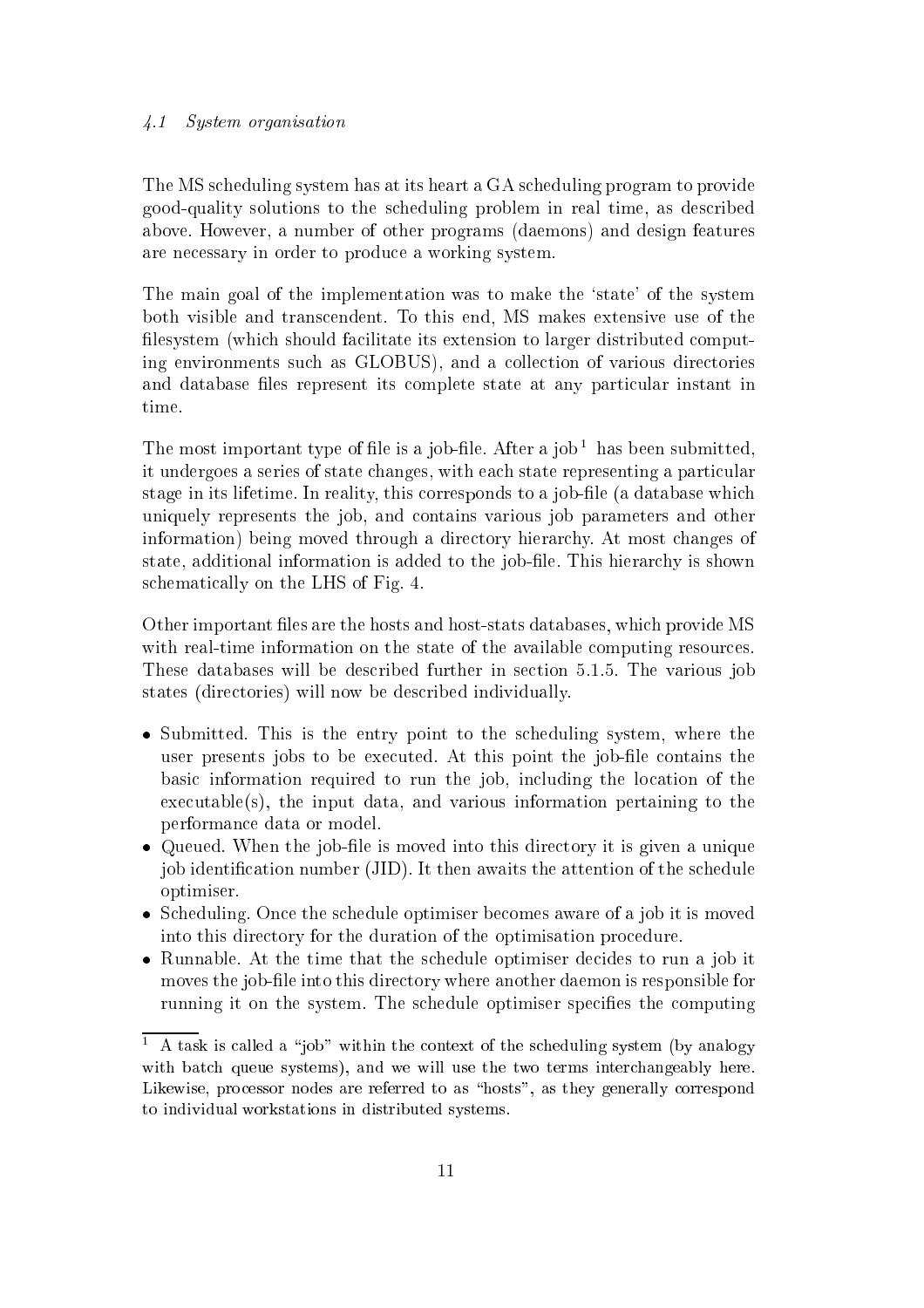

Fig. 4. Flow
hart diagram of the MS s
heduling system. A full explanation is given in the text. Note that not all MS daemons are shown in this diagram.

resour
es on whi
h the job is to be run, and adds information about the predicted execution time to the job-file.

running. Only the job has begun to be the system in the system its job-left part and is moved to this directory, where the start-time is added (the start-time and predicted execution times of the currently running jobs are required by the schedule optimiser, to provide the 'base' for the packing problem).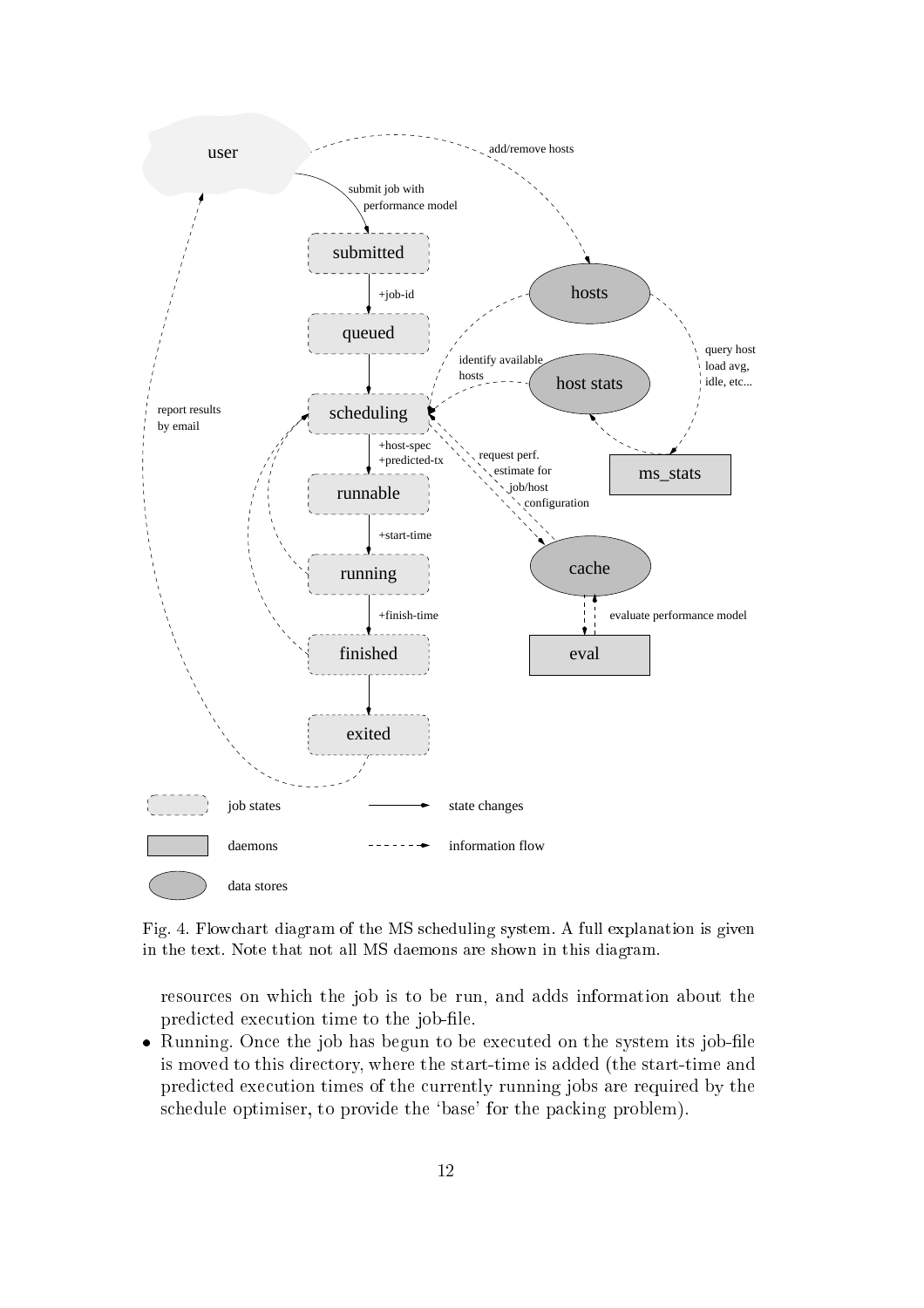- Finished. On
e the job pro
ess has ompleted it is moved to this dire
tory, where it waits for the schedule optimiser to move it to the next directory. In this way, the optimiser program is able to keep track of when jobs finish relative to their predicted finish time.
- exited. When the job-side reads that the contract is significant that the significant completed as far as the system is concerned. The JID number is recycled, and the user is sent notification that the job has been completed.

The maintenan
e of these dire
tories and databases is the responsibility of various daemons, as described in the section 5.1.

# 5 The MS toolset

The various programs and libraries whi
h make up the MS system will now be des
ribed.

#### $5.1$ Daemons

A number of ba
kground pro
esses, or daemons, are used to implement the state ma
hine des
ribed above. All interpro
ess ommuni
ation is performed via the file-system, with a single daemon being designated the owner of each particular queue directory. Ownership gives the right to edit the job files in a directory. Daemons without ownership of a directory are only allowed to read or add jobs in the queue.

#### $5.1.1$  $ms$  in it

The ms-init daemon monitors the submission queue. As job files are added to the directory by a user, the init daemon allocates an unused job id, and moves the job into the queueing directory, ready for the scheduler.

#### $5.1.2$  $ms\text{-}sched$

The s
heduler daemon en
ompasses the ideas of se
tions 1-3 of this paper. It uses the GA heuristi to sear
h for optimal solutions to the s
hedule problem at hand, and interrogates the GA when there are free resour
es available, in order to submit jobs for exe
ution.

The daemon operates by periodically scanning the "queued" queue for new entries; when these are found the job is passed to the GA for addition to its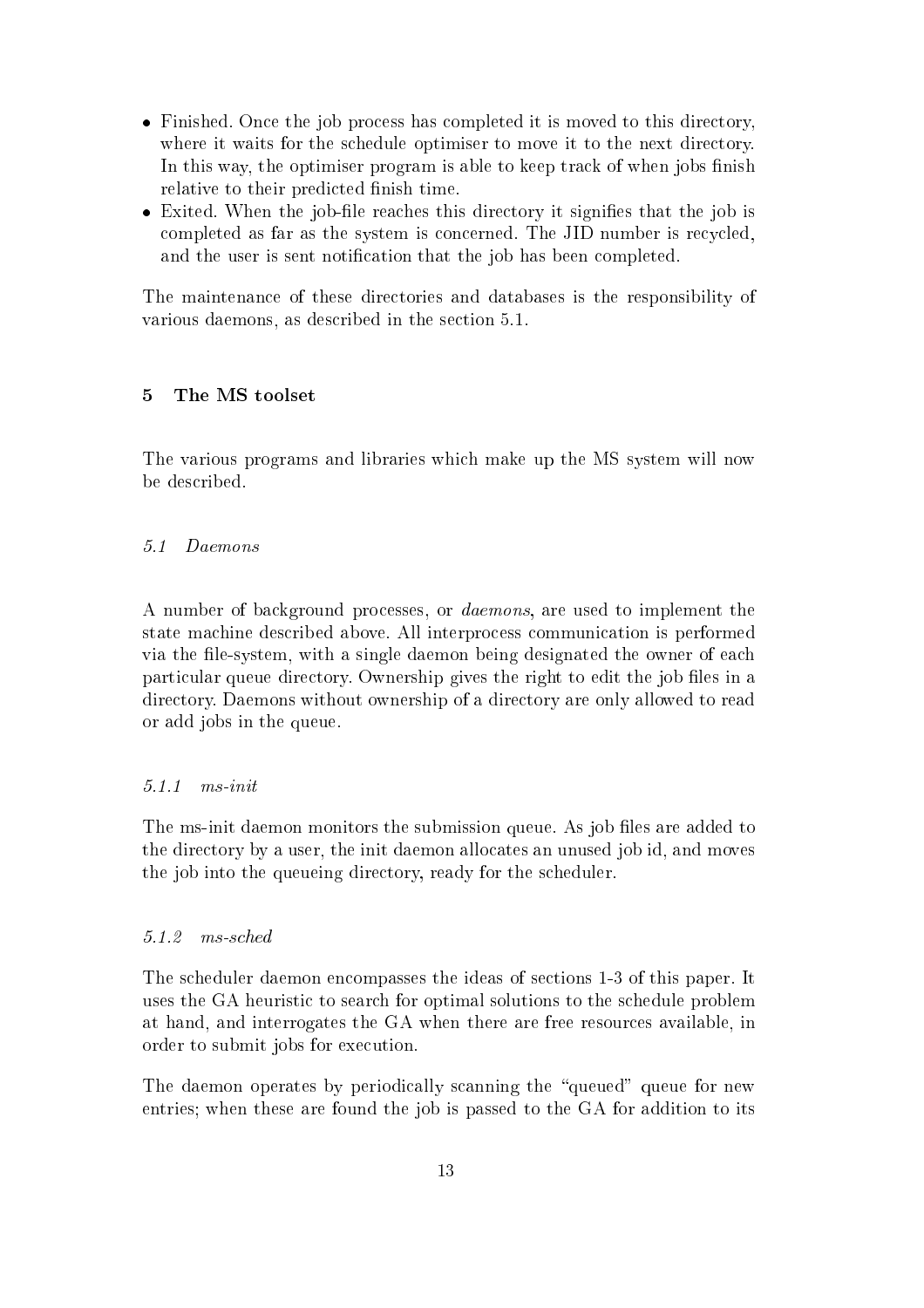optimisation pool, and the job is moved to the "schedule" queue. The scheduler also scans the "running" queue, in order to find the base for the optimisation (packing) problem, as described earlier. It also monitors the "finished" queue, in order to as
ertain if the predi
ted exe
ution times were orre
t, and modify its schedule base if this is not the case. When the scheduler finds a job in the "finished" queue it is moved to the "exited" queue, in order to let the system know that the s
heduler is aware of the job's ompletion, and that it is no longer required.

When the scheduler submits a job to the "runnable" directory it adds the specification for the hosts that the job is to be run on. It also adds the predicted execution time for the job, which it requires once the job has started running, as des
ribed above.

# 5.1.3 ms-run

After the s
heduler, the ms-run daemon is perhaps the most omplex. It is responsible for executing the program associated with a job on a specified list of hosts. Currently, only MPI onforming programs are supported, but it is envisaged that this will be extended as the system matures (for example to support PVM-based applications). Various fields of the job data structure are used to ontrol the exe
ution of the program, these in
lude options to ontrol the arguments to the pro
ess, and how the input and output streams of the pro
ess are treated.

Currently, the executable programs must be pre-compiled and available in all local filesystems. Heterogeneity is handled by allowing the filenames to be onstru
ted on a host-by-host basis, and in
luding lo
al parameter substitutions, su
h as the name of the ar
hite
ture. A framework is in pla
e to allow executables to be compiled on demand from "packets" of source code, but this is yet to be ompleted.

The ms-run daemon scans the "runnable" queue, executing any jobs before moving them to the "running" queue. After they complete their execution, the exit status and time of ompletion are added to the job stru
ture, before being moved to the "finished" queue.

If for some reason a job is unable to be run, it is returned to the "queueing" directory, ready to be rescheduled at a later date, unless this it has already been queued too many times, in which case it is rejected.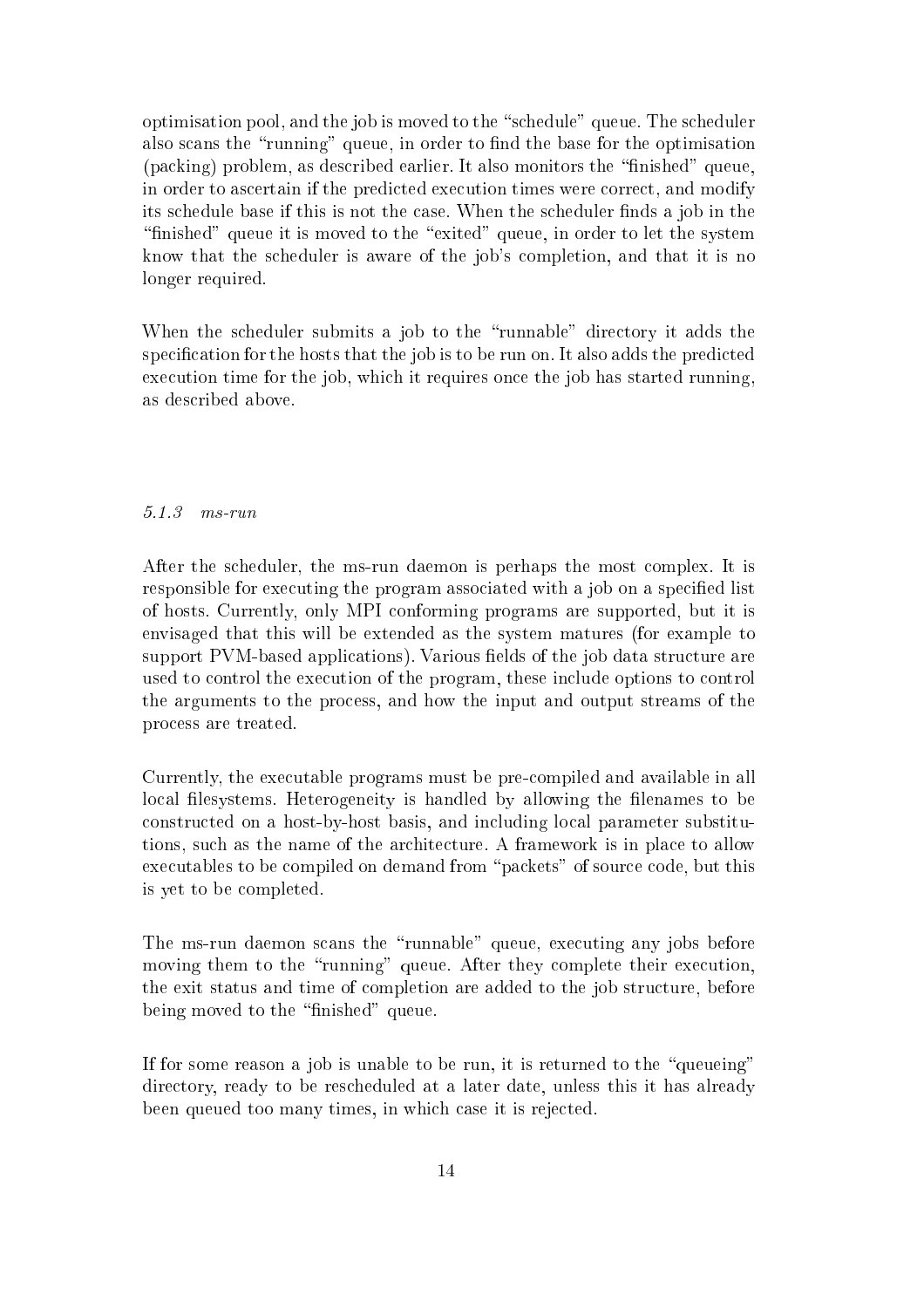### 5.1.4 ms-reaper

After the scheduler has noted job completions, and moved them to the "exited" queue, the ms-reaper daemon reports the results ba
k to the user (in the urrent implementation this is done via email). If no destination was spe
i fied for the program's standard output stream, the output of the program is in
luded in the report. The report also in
ludes information on
erning the execution time of the program (and how accurate the performance model was), and which hosts the job was executed on. Finally the job file is deleted, and its job id is recycled.

The reaper daemon also monitors the "reject" queue. This is where the other daemons place jobs that are in some way incorrectly specified, or otherwise unable to be exe
uted.

### 5.1.5 ms-stats

The ms-stats daemon is responsible for gathering statisti
s on
erning the hosts on which tasks may be scheduled. The three statistics required are the uptime, load average, and idle time of each host. The uptime is the time since the system was booted, the idle time is the time sin
e the user of that ma
hine last gave any input (or infinity if there is no current user), and the load average is the number of pro
esses in the system s
heduler's run queue, amortised over a recent fixed period.

Every five minutes the ms-stats daemon queries each system in the database of known hosts for these three parameters. It uses standard UNIX utilities to gather the information: finger and rup. As the statisti
s are gathered, they are added to the database of host statisti
s.

# 5.2 Evaluation Library

As noted earlier, the search space is generally so large such that it is not possible to pre-calculate all required performance estimates ahead of time. Instead a demand-driven evaluation scheme is used, coupled with a cache of past evaluations. The motivation for the cache is that there is a large degree of repetition in the list of performan
e s
enarios that the GA will require.

Although it would be straightforward to use other predi
tion methods, this implementation uses models created by the PACE environment. For each appli
ation that is submitted to the MS system there must be an asso
iated performan
e model. PACE allows the textual performan
e des
riptions to be ompiled into a binary exe
utable; invoking this binary with a list of parameter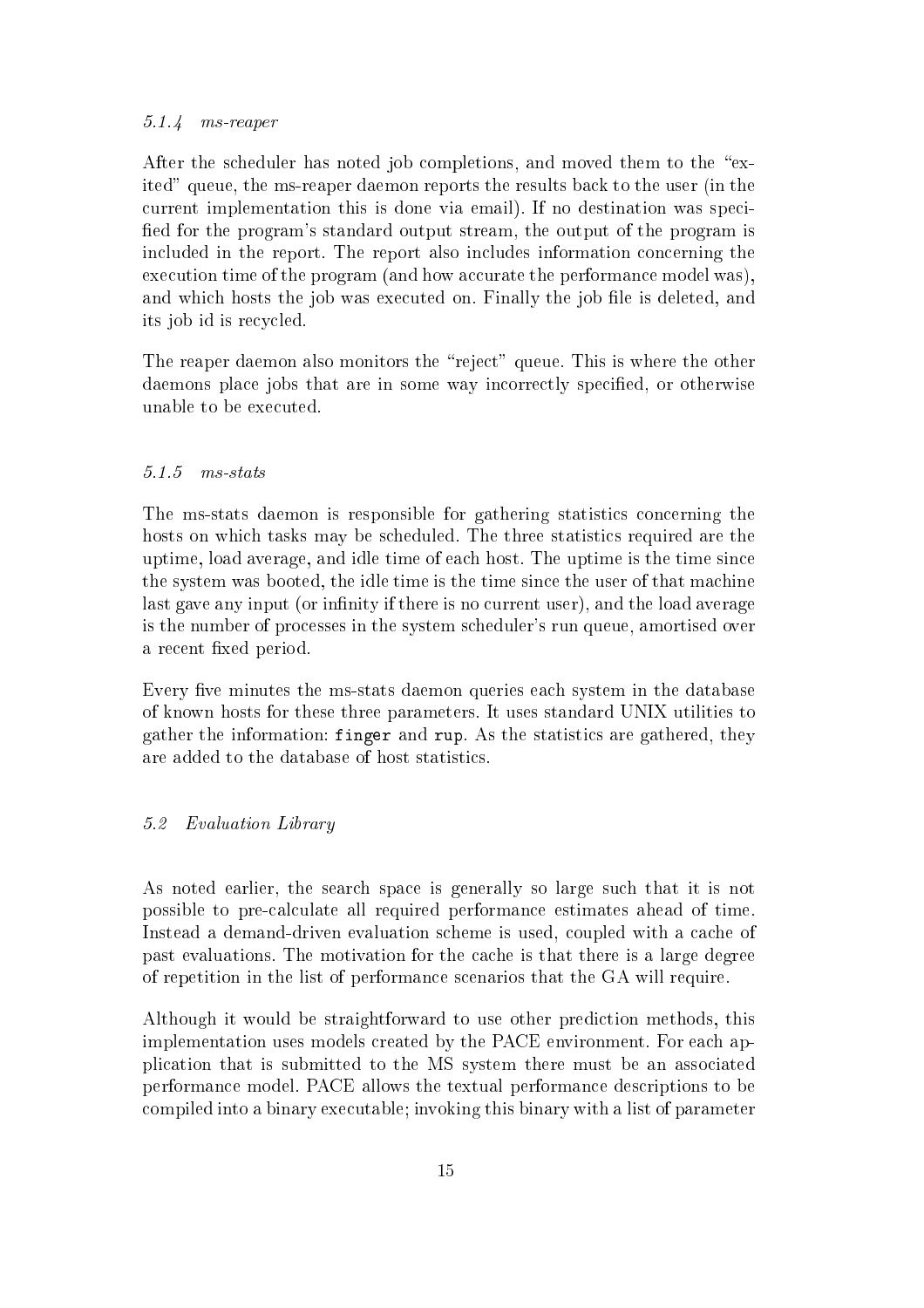```
$ ./AppParti
les -i
pa
e? list
Npro
 1
N 500
pa
e? set Npro
 2
pa
e? set N 20000
pace? eval
2.19181e+08
pa
e? hrduse SunUltra1 SunUltra1
pace? eval
4.89571e+08
pa
e? set N 10000
pace? eval
1.22434e+08
```
Fig. 5. Example PACE session

definitions will evaluate the performance model for the specified configuration.

To avoid the startup overhead asso
iated with evaluating a model, PACE provides an intera
tive interfa
e, where multiple evaluations an be performed, specifying the parameters and hardware configurations for each separate evaluation. Figure 5 shows an example intera
tive session. The MS evaluation library creates a process running each performance model, then uses the session interface to invoke evaluations and read the results, communicating across a pair of so
kets. This method allows the possibility of distributing evaluations across multiple hosts, although this hasn't been necessary as yet.

When requesting evaluations the scheduler translates from the vector of host names specifying which hosts the job would run on, to a vector of architecture names and cpu load averages. For example if a specified host is a Sun Ultra-1 workstation, the associated PACE hardware model is called SunUltra1, and its urrent load average is 0.3 (this data is olle
ted by the statisti
s daemon, described in Section 5.1.5), the string SunUltra1:hardware/CPU\_LOAD=0 would be specified as the hardware model of that particular host. Repeating this pro
ess for all hosts that the job would run on gives the ve
tor of hardware models that the evaluation requires.

Although evaluations omplete relatively qui
kly (usually in the order of a few tenths of a second), this is still a less than ideal. For example, if the GA has a population size of 50, and there are 20 jobs being scheduled, then 1000 evaluations are required ea
h generation. If ea
h evaluation takes 0.01 se
onds, then this is 10 se
onds per generation. However, many of the evaluations requested by the geneti algorithm are likely to be exa
tly the same as those required by previous generations (due to the nature of the rossover and mutation operators).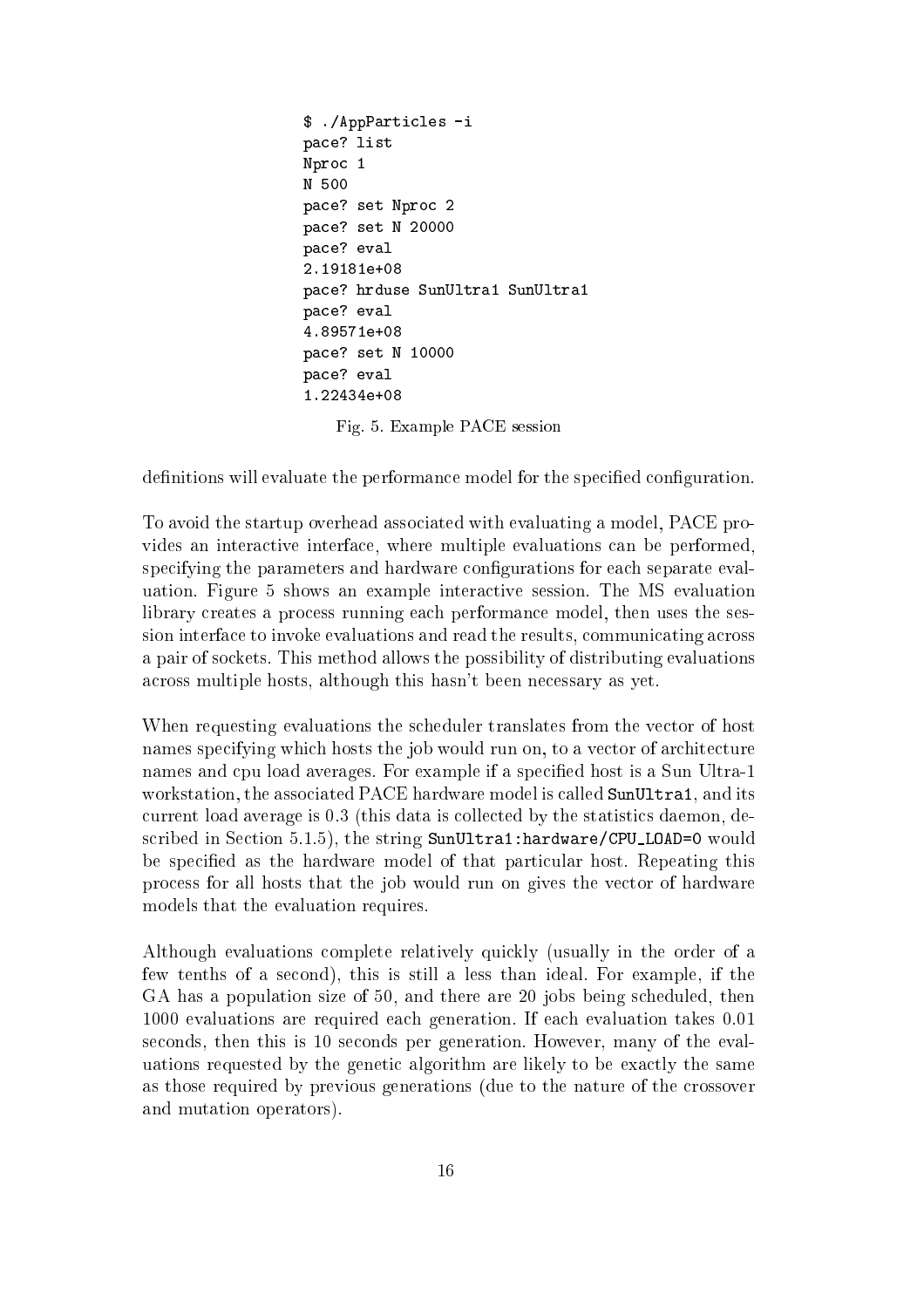To capitalise on this redundancy a cache of all previous evaluations has been added between the scheduler and the performance model. When a particular evaluation result is requested, the cache is searched (the cache uses a hashtable, so lookups are fast). If the result already exists, it is returned to the s
heduler. Otherwise the performan
e model is alled, and the result is added to the a
he before being returned to the s
heduler. The library also supports a secondary level of caching, using a database stored in the file system. The results of all previous evaluations of a particular model are recorded, along with the model parameters for each result. This has several benefits to the scheduler: firstly it is possible to stop and then restart scheduler processes without losing the evaluation history, and secondly similar jobs may be scheduled more than once, but the model is only evaluated the first time.

# 5.3 User Interfa
e

Naturally, the end user of the scheduling system can not be expected to manipulate the job files themselves. To this end a graphical user interface has been developed, allowing all of the information ontained within the system to be displayed and modified.

The first part of the interface is the browser. This allows all of the databases in the system to be displayed. These databases in
lude the job queue dire
 tories, and the ontrol databases, su
h as those ontaining the host data and statisti
s. A s
reenshot of the browser is shown in Figure 6.

The other part of the user interfa
e is the s
heduler front end. This displays the Gantt hart of the urrent s
hedule, and allows the various daemons to be ontrolled. Figure 7 shows a typi
al s
reenshot of the s
heduler interfa
e.

An alternative interfa
e to the system is via the World Wide Web, through a CGI s
ript. This interfa
e allows mu
h the same a
tions as the desktop interfa
e, with the ex
eption of the s
hedule Gantt hart (we are urrently developing a Java applet to allow this).

### A
knowledgments

This work is funded in part by U.K. government E.P.S.R.C. grant GR/L13025 and by DARPA ontra
t N66001-97-C-8530 awarded under the Performan
e Te
hnology Initiative administered by NOSC.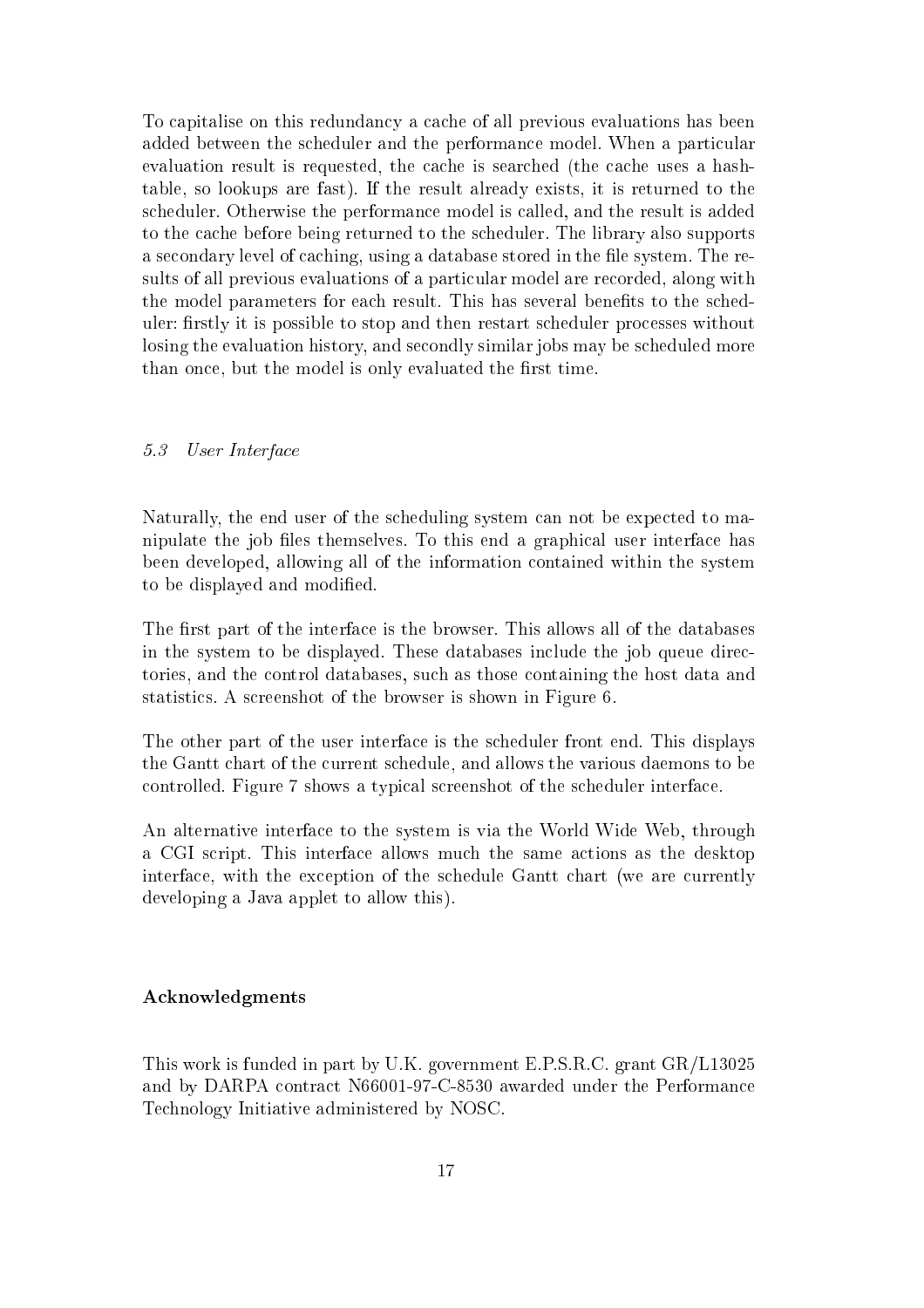| Edit record<br>п              | ⊠                                          | $\times$<br>m<br>Moonshot browser                                                                                                                           |  |  |
|-------------------------------|--------------------------------------------|-------------------------------------------------------------------------------------------------------------------------------------------------------------|--|--|
|                               | file b-23217-1                             | File<br>Edit<br>Settings<br>Help                                                                                                                            |  |  |
|                               | foo                                        |                                                                                                                                                             |  |  |
| name                          |                                            | ್ಷ<br>Ø<br>南<br>٩<br>F<br>Ġ<br>咽                                                                                                                            |  |  |
| binary_args 5000              |                                            | Edit<br>Submit<br><b>Sched</b><br>Delete<br><b>Quit</b><br>Insert<br>Refresh                                                                                |  |  |
| model_name                    | /dcs/vlsi/john/tmp/AppParticl              | Inet<br>fgname<br>hwmodel<br>fs<br>arch<br>record<br>0S                                                                                                     |  |  |
| type mpi                      |                                            | messy.dcs.warwick.ac.uk<br>messy<br><b>SunUltras</b><br>dcs sunos sparc dcs                                                                                 |  |  |
|                               | binary_name /dcs/vlsi/iohn/tmp/particles-* | mischief<br>mischief.dcs.warwick.ac.uk<br><b>SunUltra5</b><br>dcs sunos sparc dcs                                                                           |  |  |
| model_nproc_arg_name Nproc    |                                            | mustard<br>mustard.dcs.warwick.ac.uk<br>SunUltra1<br>dcs sunos sparc dcs<br>naughty<br>naughty.dcs.warwick.ac.uk<br><b>SunUltra5</b><br>dcs sunos sparc dcs |  |  |
| performance_data_type   model |                                            | <b>SunUltra5</b><br>nonsense<br>nonsense.dcs.warwick.ac.uk<br>dcs sunos sparc dcs                                                                           |  |  |
| model_args N=5000             |                                            | SunUltra5<br>nosey.dcs.warwick.ac.uk<br>dcs sunos sparc dcs<br>nosey                                                                                        |  |  |
| report_method                 |                                            | rush<br>rush.dcs.warwick.ac.uk<br><b>SunUltra5</b><br>dcs sunos sparc dcs<br>scatterbrain scatterbrain.dcs.warwick.ac.uk SunUltra5<br>dcs sunos sparc dcs   |  |  |
| input_file                    |                                            | silly<br>silly.dcs.warwick.ac.uk<br>SunUltra5<br>dcs sunos sparc dcs                                                                                        |  |  |
|                               |                                            | simoom.dcs.warwick.ac.uk<br>SunUltra1<br>dcs sunos sparc dcs<br>simoom                                                                                      |  |  |
| 0k                            | Cancel                                     | sneeze.dcs.warwick.ac.uk<br>sneeze<br><b>SunUltra5</b><br>dcs sunos sparc dcs<br>Ilaina<br>conall des marmiek ac uk<br>Suntiltrat<br>des sunos snare des    |  |  |
|                               |                                            |                                                                                                                                                             |  |  |
|                               |                                            | Database file:/dcs/vlsi/john/lib/moon/etc/host.db                                                                                                           |  |  |
| Submit job<br>m               | $\times$                                   |                                                                                                                                                             |  |  |
|                               |                                            | $\times$<br>Moonshot browser<br>п                                                                                                                           |  |  |
| Binary                        | Browse                                     | Edit<br>File<br>Settings<br>Help                                                                                                                            |  |  |
| [Binary args]                 |                                            |                                                                                                                                                             |  |  |
| Model                         | Browse                                     | g.<br>ň<br>V<br>٩<br>Ġ<br>41                                                                                                                                |  |  |
| [Model args]                  |                                            | Submit<br>Sched.<br>Edit<br>Insert<br>Delete<br>Refresh<br>Quit                                                                                             |  |  |
| Nproc param Nproc             |                                            |                                                                                                                                                             |  |  |
| Program type   mpi            |                                            | file<br>name binary_args<br>model_name                                                                                                                      |  |  |
| Model type   model            |                                            | $a - 23217 - 0$<br>/dcs/vlsi/john/tmp/AppParticles<br>foo<br>20000                                                                                          |  |  |
| <b>Input file1</b>            | Browse <sub>w</sub>                        | foo.<br>20000<br>/dcs/vlsi/john/tmp/AppParticles<br>$a - 23217 - 12$<br>$a - 23217 - 18$<br>20000<br>/dcs/vlsi/john/tmp/AppParticles<br>foo.                |  |  |
| [Output file]                 | Browse.                                    | $a - 23217 - 6$<br>foo<br>20000<br>/dcs/vlsi/john/tmp/AppParticles                                                                                          |  |  |
|                               |                                            | 5000<br>/dcs/vlsi/john/tmp/AppParticles<br>$b - 23217 - 1$<br>foo                                                                                           |  |  |
| [Report method]   mail        |                                            | $b - 23217 - 13$<br>foo<br>5000<br>/dcs/vlsi/john/tmp/AppParticles<br>$b - 23217 - 19$<br>5000<br>/dcs/vlsi/john/tmp/AppParticles<br>foo                    |  |  |
| [Report to user]              |                                            | $b - 23217 - 7$<br>foo<br>5000<br>/dcs/vlsi/john/tmp/AppParticles                                                                                           |  |  |
| [MPI args]                    |                                            | foo:<br>/dcs/vlsi/john/tmp/AppParticles<br>$C - 23217 - 14$<br>10000                                                                                        |  |  |
| Submit                        | Cancel                                     | $\sim$                                                                                                                                                      |  |  |
|                               |                                            | Queue directory:/dcs/ulsi/john/lib/moon/unqueue                                                                                                             |  |  |
|                               |                                            |                                                                                                                                                             |  |  |

Fig. 6. MS browser



Fig. 7. MS s
hedule viewer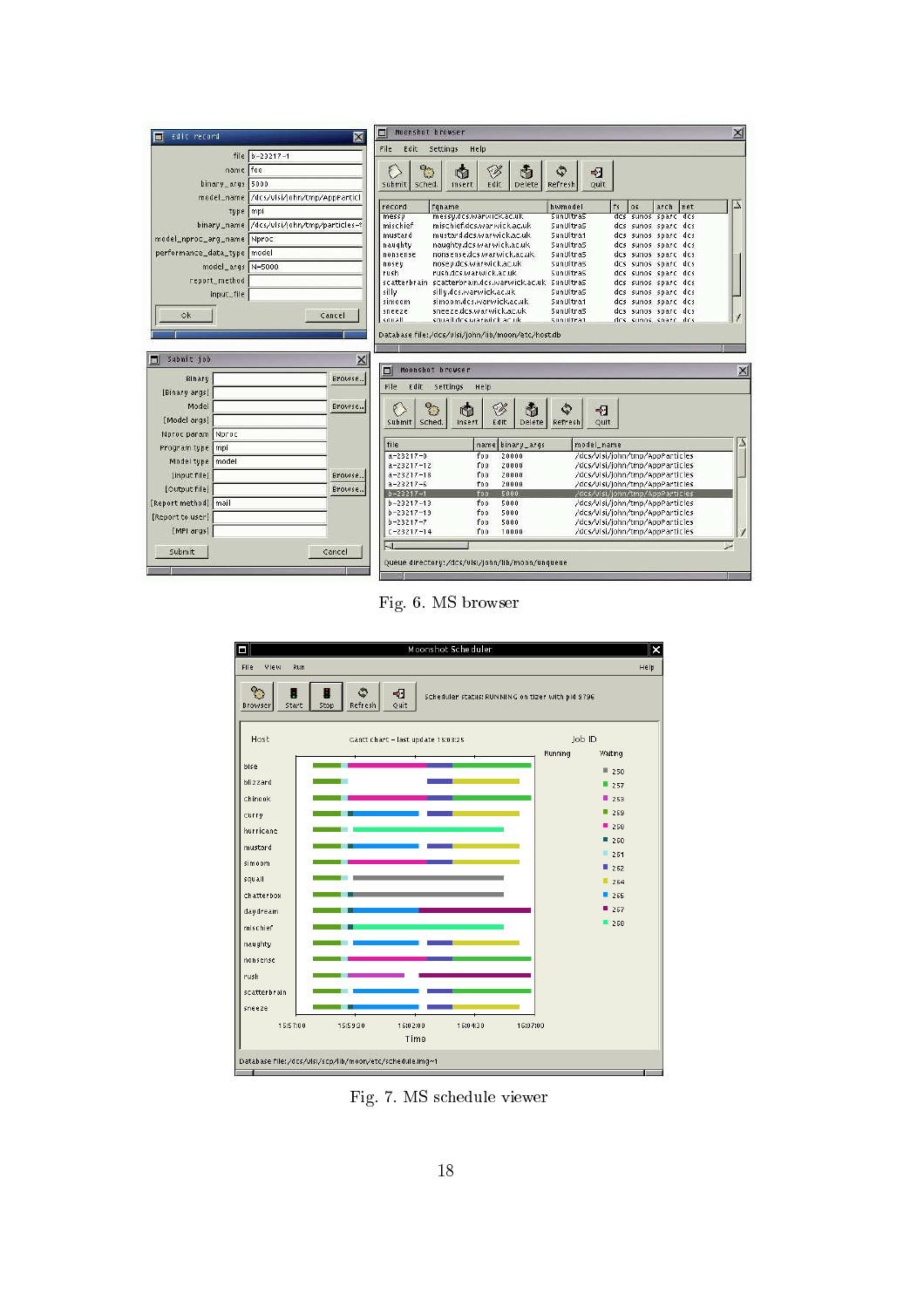#### Referen
es

- [1] John S. Harper, Darren J. Kerbyson, and Graham R. Nudd. Efficient analytical modelling of multi-level set-associative caches. In *Proceedings of the* International Conference HPCN Europe '99, volume 1593 of LNCS, pages 473– 482. Springer, 1999.
- [2] John S. Harper, Darren J. Kerbyson, and Graham R. Nudd. Analytical modeling of set-associative cache behavior. To appear in IEEE Transactions on Computers.
- [3] D. J. Kerbyson, E. Papaefstathiou, and G. R. Nudd. Application execution steering using on-the-fly performance predition. In High-Performance Computing and Networking, volume 1401 of Lecture Notes in Computer Science, pages 718-727, Amsterdam, April 1988. Springer.
- [4] S. C. Perry, D. J. Kerbyson, E. Papaefstathiou, G. R. Nudd, and R. H. Grimwood. Performance optimization of financial option calculations. Journal of Parallel Computing, special issue on Economics, Finance and Decision Making, 26, 2000.
- [5] J. Du and J. Leung. Complexity of scheduling parallel task systems. SIAM Journal on Dis
rete Mathemati
s, 2:473, November 1989.
- [6] K. Belkhale and P. Banerjee. Approximate scheduling algorithms for the partitionable independent task scheduling problem. In *Proceedings of the 1990* International Conference of Parallel Processing, volume I, page 72, August 1990.
- [7] J. Turek, J. L. Wolf, and P. S. Yu. Approximate algorithms for scheduling parallelizable tasks. ACM Performan
e Evaluation Review, page 225, June 1992.
- [8] S. Kirkpatrick, D. C. Gelatt, and M. P. Vecchi. Statistical mechanics algorithm for monte carlo optimization. *Physics Today*, pages  $17-19$ ,  $1982$ .
- [9] S Kirkpatrick, C D Gelatt, and M P Vecchi. Optimisation by simulated annealing. *Science*, 220:671-680, 1983.
- [10] J. H. Holland. Adaption in Natural and Artificial Systems. University of Mi
higan Press, Ann Arbor, MI, 1975.
- [11] D. E. Goldberg. Genetic Algorithms in Search, Optimization and Machine Learning. Addison-Wesley Publishing Co., Inc., Reading, MA., 1989.
- [12] G. R. Nudd, D. J. Kerbyson, E. Papaefstathiou, S. C. Perry, J. S. Harper, and D. V. Wilcox. Pace - a toolset for the performance prediction of parallel and distributed systems. Accepted for publication in International Journal of High Performance and Scientific Applications, 1999.
- [13] W. H. Press, B. P. Flannery, S. A. Teukolsky, and W. T. Vetterling. Numerical Recipies in C: The art of Scientific Programming. Cambridge University Press, Cambridge, England, 1988.